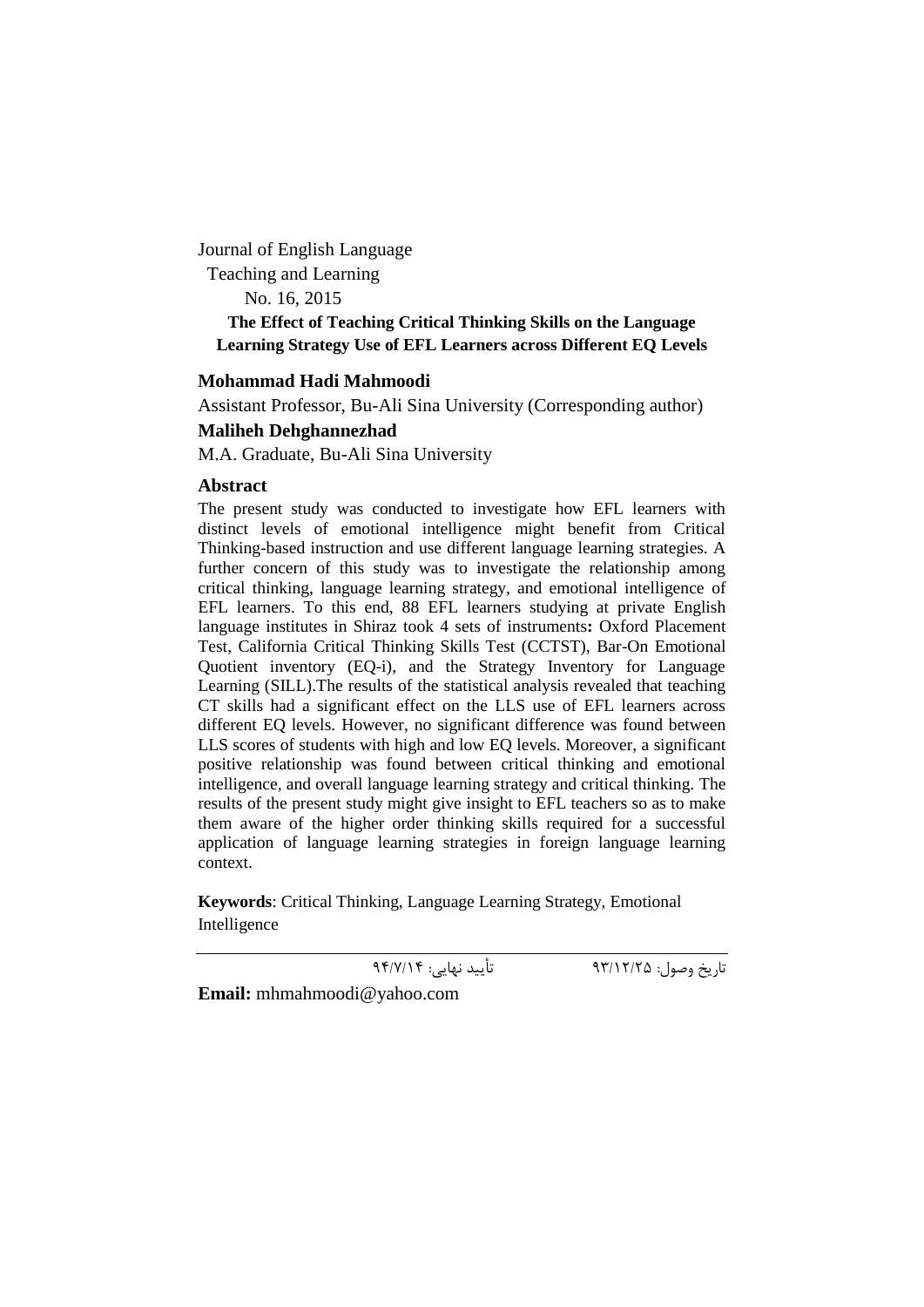#### **Introduction**

Recent trends in the education domain, especially language learning and teaching, emphasize the importance of critical thinking skills and the role it plays in students' academic success and life. The primary purpose of meaningful education is to teach students the higher order thinking skills (Paul, 1993). Moreover, conscious learning and active teaching with the focus on critical thinking skills might result in students' success in any field, particularly foreign language learning where a combination of cultural, social, and political issues is involved (Arends, 1998).

In 1990s, there was a shift of emphasis from the products of learning towards the processes through which learning takes place (Oxford, 1990). As a result, the concept of strategies and their roles in the facilitation of learning the second language gained widespread attention. Language learning strategies are "specific actions taken by the learner to make learning easier, faster, more enjoyable, more selfdirected, more effective, and more transferable to new situations" (Oxford, 1990, p. 8). Interest in teaching language learning strategies to second language learners is due in large part to the fact that learnercentered methods of teaching has gained widespread attention.

The use of LLSs can be related to personal factors such as gender, age, and proficiency level on the one hand. On the other hand, it is possible to look for some links between LLSs and cognitive factors such as critical thinking. As far as language learning and thinking are closely correlated, the teaching of higher-order thinking skills is of utmost importance in developing EFL learners' LLS use. Scholars have emphasized the importance of enhancing CT skills and critical language awareness in foreign language classrooms (Tarvin & Al-Arishi, 1991; Davidson, 1994; Chamot, 1995). According to Curry (1999), English language learning classroom might be an ideal place for CT-integrated activities where social empowerment can be fostered through challenging and questioning.

Although the classroom setting is the best place for the development of critical thinking skills, for English language learners, the combination of critical thinking with four macro skills is still a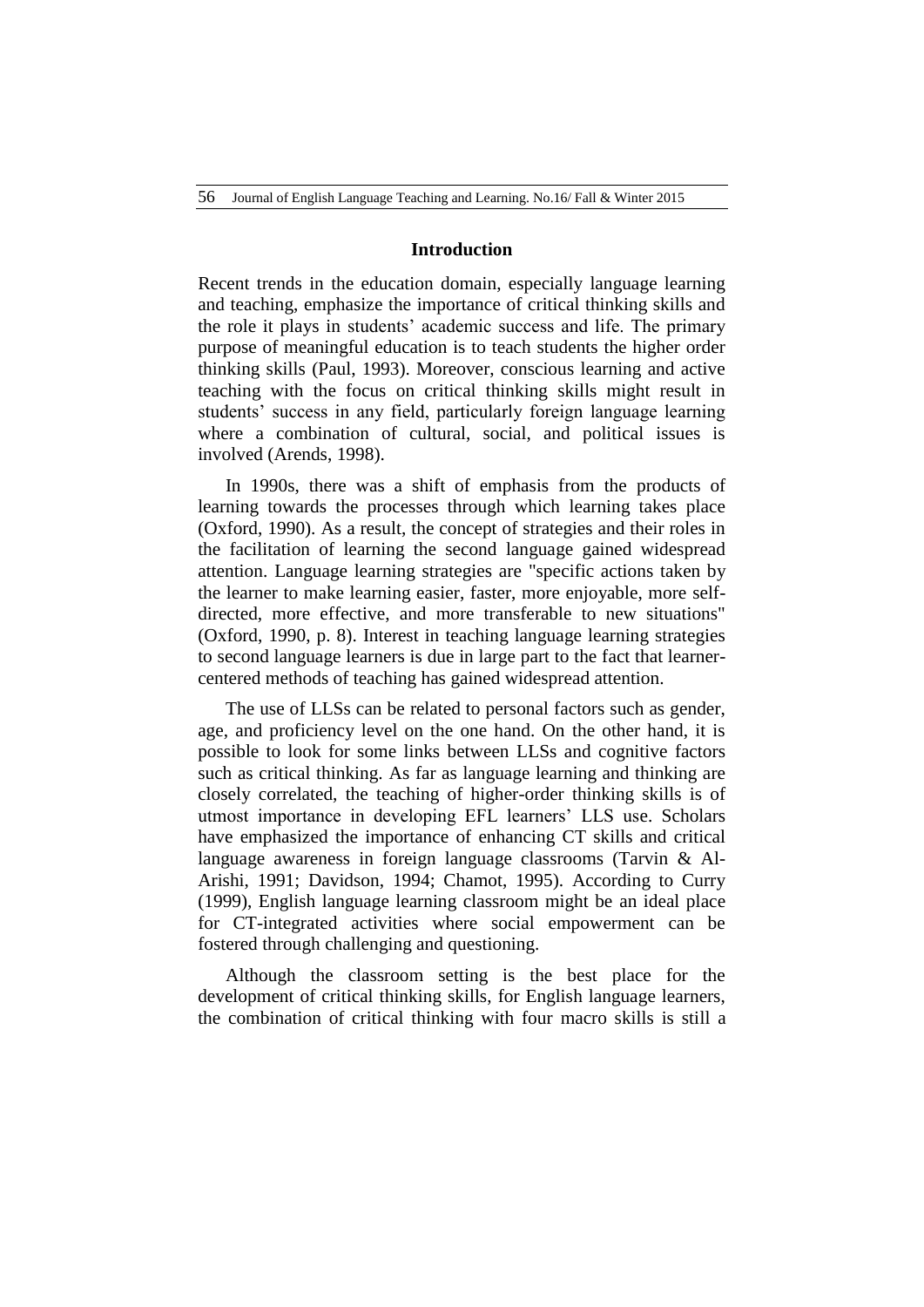challenge (Kagnarith, Tara& Klein, 2007). Unfortunately, sometimes EFL learners are not aware of critical thinking skills and effective language learning strategies. For example, Usuki (2000) found that there are some psychological barriers to the adoption of effective language learning strategies by Japanese students, who are usually considered as passive learners. It seems that the same condition is common in some language classrooms in our country (Rabi'ee, 2010).

Observing EFL classes, Rabi'ee (2010) stated that activities such as defining basic concepts, recalling facts, stating the main existing ideas, summarizing the texts, and paraphrasing the sentences were common in most of the classes in Iran. Such activities, according to Bloom's (1956) taxonomy of educational objectives, are regarded as lower-order thinking skills. Furthermore, Iranian EFL learners accept ideas without judging them in terms of "truthful pieces of evidence" (Tabatabaei & Parsafar, 2012, p. 57).

Emotional Intelligence (EI) is one of the personal factors that have gained widespread attention in recent years. Previously, intelligence was viewed as taking only verbal and mathematical capabilities of individuals, thus failed to count for language learners' potentials for further growth. The concept of EI was first introduced in 1990 by Salovey and Mayer. Later, with the publication of Goleman's book entitled "Emotional Intelligence" in 1995, the concept gained widespread attention. In this view, *intelligence* is "the ability to monitor one's own and others' feelings and emotions, to discriminate among them and to use this information to guide one's thinking and action" (Salovey & Mayer, 1990, p. 189). Thus, it is worth shedding light on the relationship of EI and LLS, and recognizing its contribution to LLS use in L2 context, considering that there is some evidence (e.g. Olivares-Cuhant, 2011) that both LLS and EI variables can result in L2 learners' success.

Considering the fact that LLS facilitates language learning and leads to better performance and success while learning a new language (O'Malley & Chamot, 1990), this study seeks to empirically uncover variables affecting or relating to LLS (i.e. critical thinking and emotional intelligence). The link between language learning strategy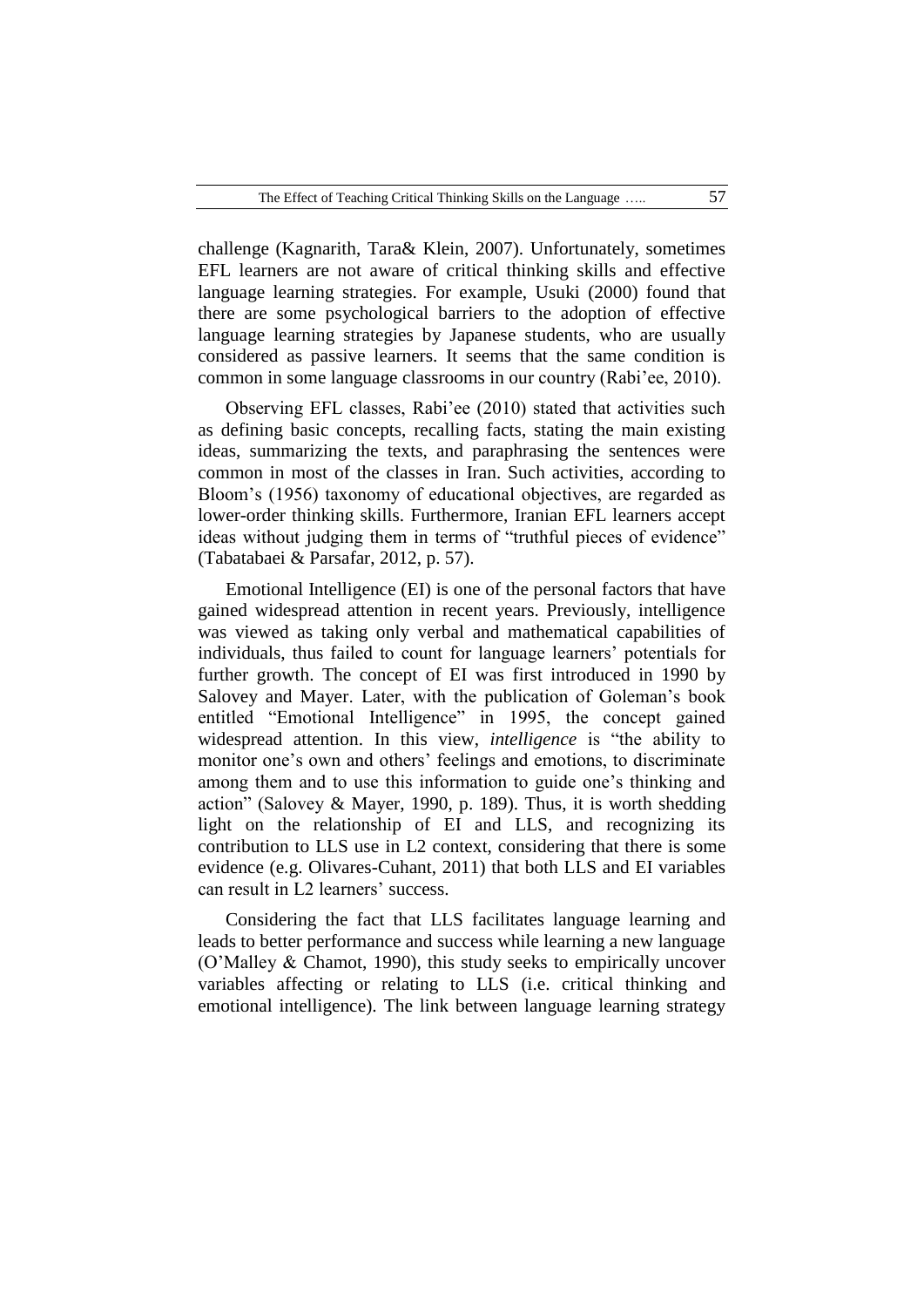58 Journal of English Language Teaching and Learning. No.16/ Fall & Winter 2015

and academic achievement in different fields of study has been proved. However, to the researchers' best knowledge, it seems that the number of studies conducted on the significant role of CT-based instruction in English language classrooms as an important factor that might affect the language learning strategy use is rare, while it seems to be one of the major challenges that Iranian EFL learners face in second language classrooms.

Based on what has been mentioned above, involving the EFL learners explicitly in critical thinking opportunities might prove to be an effective approach in making them select and apply more language learning strategies, and become creative users of English. Therefore, the researchers hope that the results of the study would shed more light on the effect of CT instruction, and help EFL learners use more language learning strategies. It further aimed to investigate the relationship between EI, LLS and CT, and determine how individuals with distinct levels of emotional intelligence might benefit from training CT skills.

#### **Literature Review**

#### **Teaching critical thinking skills**

The significance of teaching critical thinking skills in educational context has been documented extensively in previous literature (e.g. Chamot, 1995; Chapple & Curtis, 2000; Davidson, 1995; Heyman, 2008; Tarvin & Al-Arishi, 1991; Van Gelder, 2005; Willingham, 2007). As Robinson (1987) reports, "if students are to function successfully in a highly technical society, then they must be equipped with lifelong learning and thinking skills necessary to acquire and process information in an ever-changing world" (p. 16).

In an EFL context, ways and models through which CT might be taught have been the subject of controversy among scholars in the field (Thompson, 2002). Various instructional strategies have been proposed by researchers to encourage the development of CT skills, such as cooperative learning, problem based learning, constructivist techniques, and modeling. Ennis's (1987) typology of the instructional approaches in critical thinking includes the following: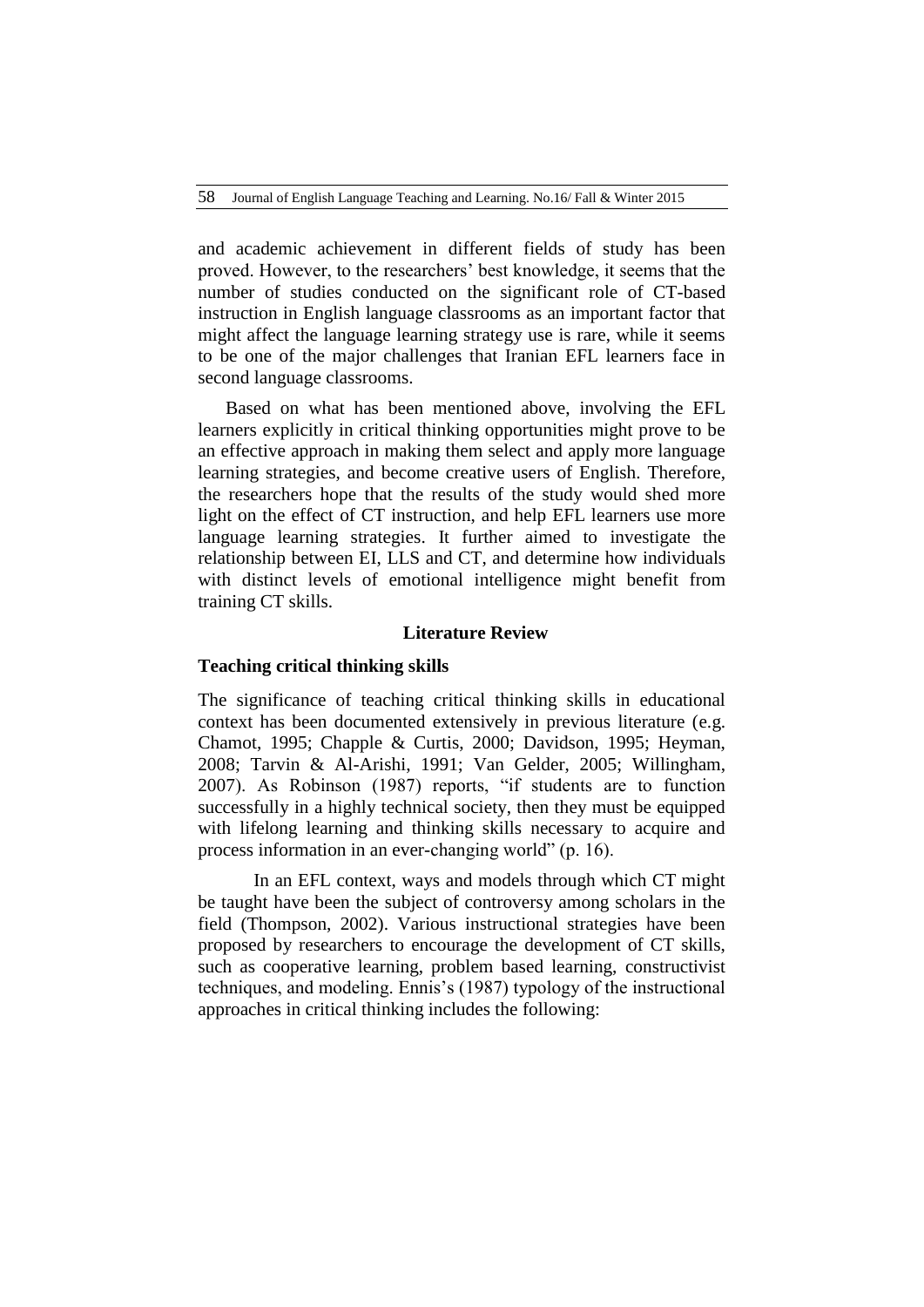- The general approach: Critical thinking can be taught separately.
- The infusion approach: Critical thinking can be infused in instruction in existing subject matter areas.
- The immersion approach: Critical thinking can be resulted from a student's immersion in the subject matter.
- The mixed approach: Critical thinking can be taught as a combination of the general approach with infusion or immersion (p. 4).

Other approaches in teaching critical thinking skills involve direct versus inferential techniques. In the direct technique, critical thinking skills are taught explicitly to students, while in inferential technique, students are placed in circumstances which call for them to apply these skills (Cotton, 1991). Whether to teach in the direct or infusion method is not an easy question to answer. As Yucel (2008) claims, "there is not a specific framework showing which approach should be used for a particular situation because of the lack of comparative studies in this respect" (p. 24).

Specific classroom learning activities are also found to be effective in promoting CT skills, such as graphic organizers, KWL charts, "in a nutshell" writings, exit slips, mock trials (Bonk & Smith, 1998), selfassessment and peer assessment (Rezaei, Derakhshan, & Bagherkazemi, 2011), and media analysis. Furthermore, questionnaire projects that integrate the four macro skills can develop CT skills (Kagnarith et.al, 2007). Exposing students to news stories and reports that contain ideological, political, and socio-cultural assumptions are also effective techniques to foster EFL learners' CT skills. Unfortunately, in an EFL context like that of Iran, the lower order thinking skills such as defining basic concepts, recalling facts, stating the main existing ideas, and summarizing the texts are still focused on (Rabi'ee, 2010) and most of the instructional programs for teacher training courses lack the necessary techniques through which the CT skills can be taught and practiced in the language classrooms.

Consequently, considering the fact that high-level thinking skills can be improved by training, the researchers deemed it necessary to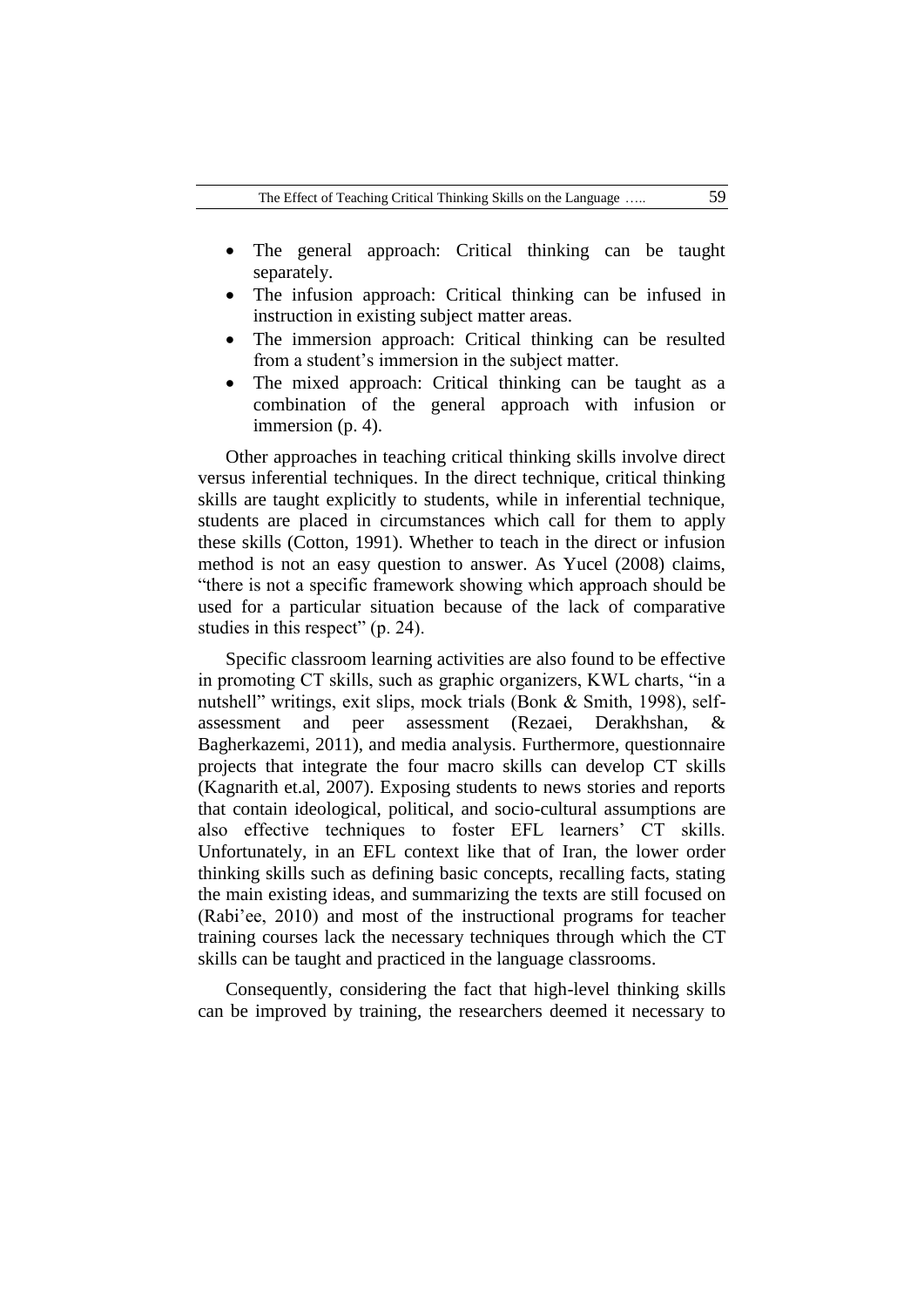design a CT-based instructional program in an EFL context to help language learners select and apply appropriate language learning strategies and thereby become creative users of English.

# **Studies on critical thinking, emotional intelligence, and learning strategies**

Since 1990, a cluster of variables have been explored in L2 contexts to determine their relationship with or effects on learners' strategy use. Among these factors, emotional intelligence (e.g. Hasanzadeh & Shahmohamadi, 2011; Nosratinia, Niknam & Sarabchian, 2013; Rahmani, Sadeghi & Khanlari, 2013; Zarafshan & Ardeshiri, 2012), and critical thinking (e.g. Nikoopour, Amini Farsani & Nasiri, 2011; Nosratinia, Ghanbari Asiabar & Sarabchian, 2014) have been the subject of investigation.

Regarding the importance of learning as a complex process which is the result of various factors like cognition, emotions and strategies, Hasanzadeh and Shahmohamadi (2011) conducted a study to investigate the relationship between Emotional Intelligence and Learning Strategies at the academic level. To carry out the study, 100 university students from different fields of study were selected randomly. For data collection, two sets of questionnaires were given to the participants: Bar-On questionnaire and Learning and Study Strategies Inventory (LASSI). The findings revealed a significant relationship between students' total emotional intelligence and learning strategy use in both females and males. Further, no significant differences were found between students' emotional intelligence, learning strategies and their field of study.

The relationship between language learning strategy use and critical thinking was examined by Nikoopour, Amiri Farsani, and Nasiri (2011). To that end, Strategy Inventory for Language Learning (SILL), and a questionnaire of Critical Thinking were administered to 100 college students majoring in English Translation. The findings revealed a statistically significant relationship between specific direct and indirect language learning strategies such as cognitive, metacognitive, and social strategies with critical thinking, whereas memory, compensation, and affective strategies appeared to have no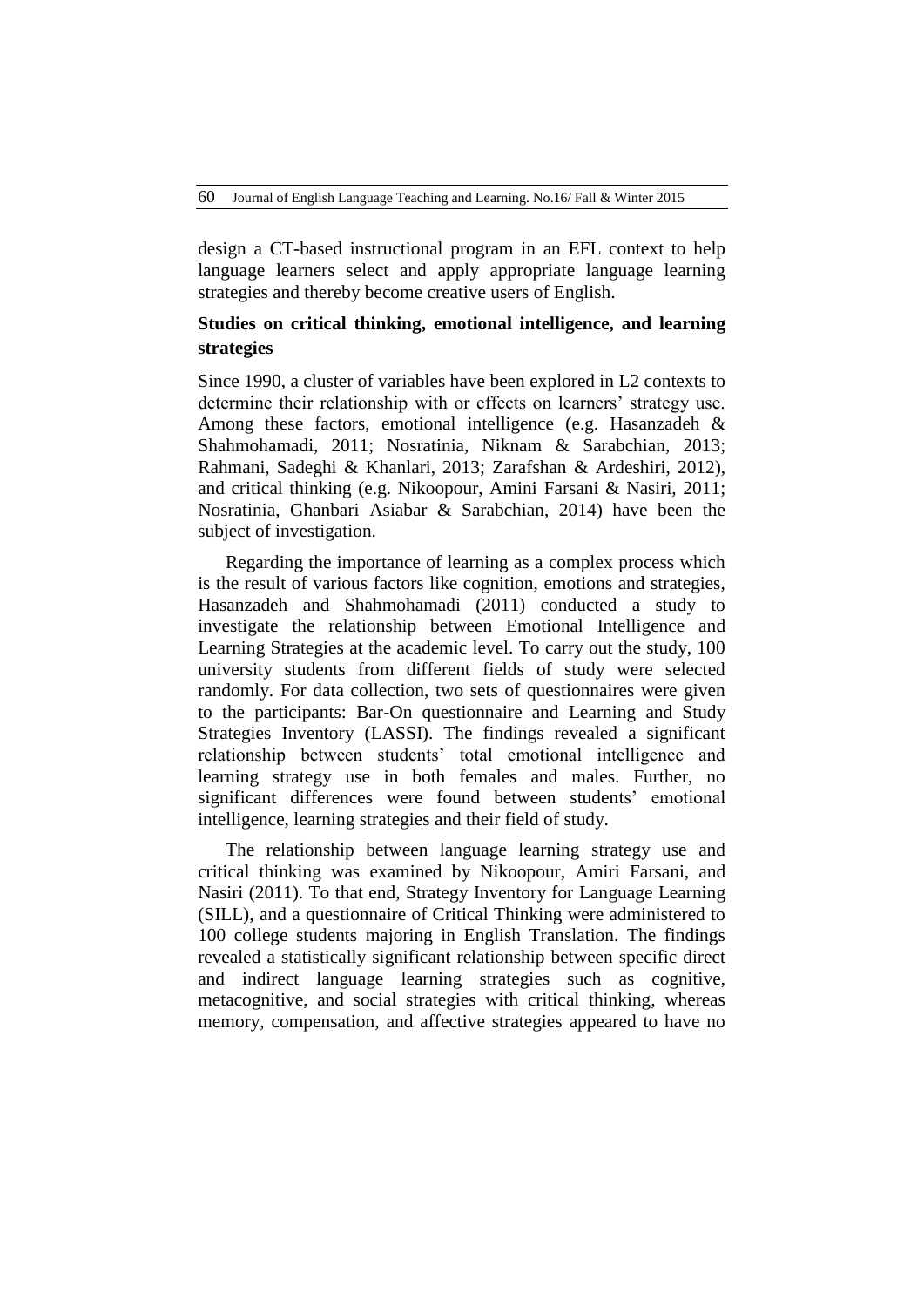relationship with critical thinking. They concluded that the utilization of language learning strategies could help students to enhance their way of thinking, and think more critically.

Likewise, Nosratinia, Ghanbari Asiabar, and Sarabchian (2014) randomly selected 250 sophomore, junior, and senior undergraduate students majoring in English Translation and English Literature and asked them to fill in the two questionnaires on Strategy Inventory for Language Learning (SILL) by Oxford (1990), and a questionnaire of Critical Thinking (CT). Correlation analysis resulted in significant relationships between EFL learners' use of language learning strategies and critical thinking. Also, results of regression analysis revealed that memory strategy, social strategy, metacognitive strategy, and compensation strategy were the best predictor of critical thinking respectively.

To investigate the relationship between critical thinking and emotional intelligence, and determine the roles of age and gender as moderating variables, Ghanizadeh and Moafian (2011) administered the Watson-Glaser's critical thinking appraisal (form A), and the Bar-On's EQ-i questionnaire to 85 EFL university students. The results of Pearson correlation and ANOVA indicated that among the components of EQ, *flexibility* and *social responsibility* were found to have the highest correlations with CT and were also shown to be positive predictors of CT. Besides, the relationship between EFL learners' EQ and CT was not moderated by their age and gender.

Along the same line of research and using the same type of instruments, Haghani, Aminian, Kamali, and Jamshidian (2010) conducted a study to determine the relationship between critical thinking skills and Emotional Intelligence (EQ) of students of medicine. The results indicated that the mean score of deductive reasoning was significantly higher than inductive reasoning, and no significant relationship was found between total scores of Critical Thinking and Emotional Intelligence. Among the subcomponents of EQ, social responsibility was directly related to Critical Thinking score. Thus, the results reflected the lack of critical thinking training in the Iranian educational curriculum.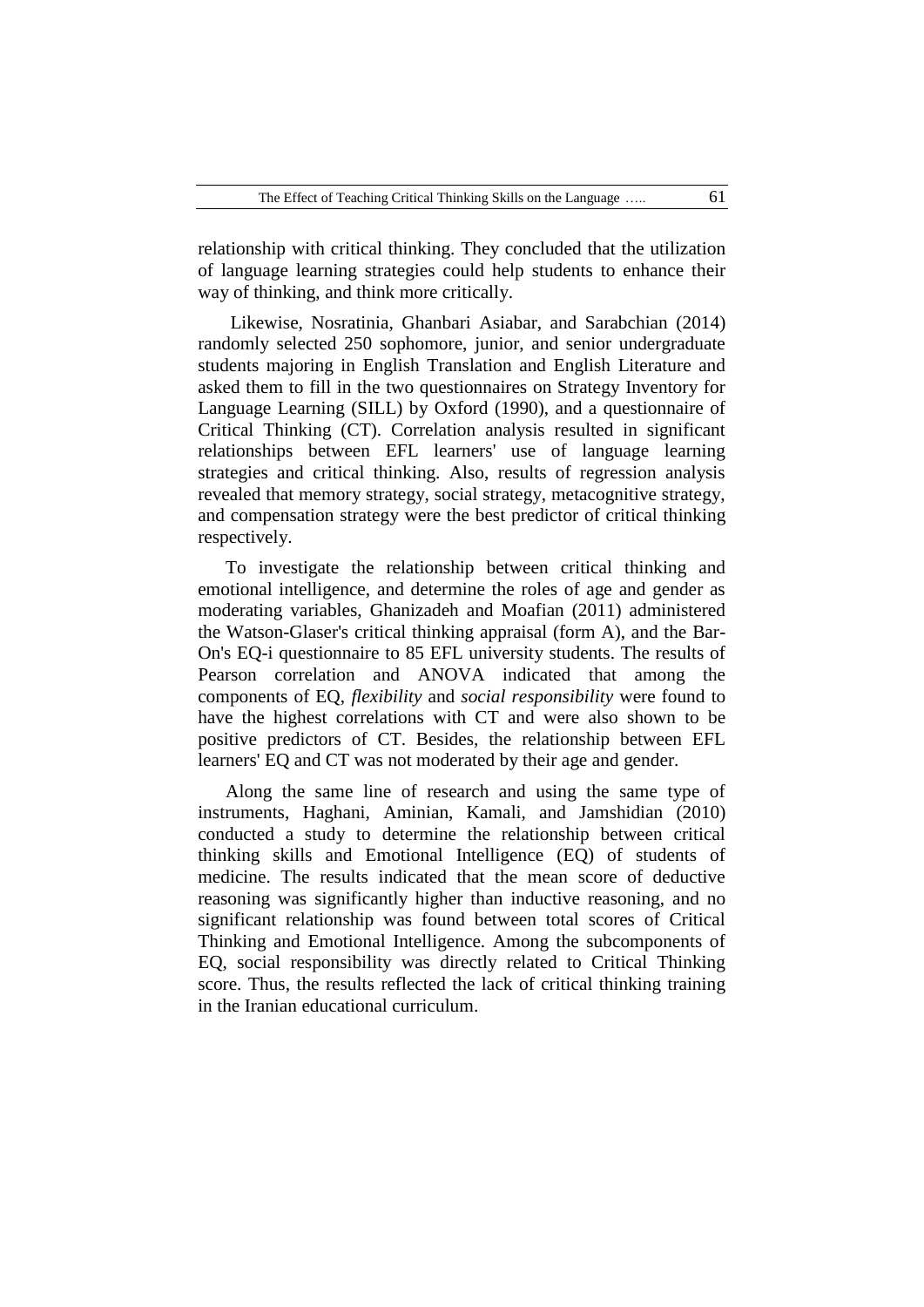The contributions of the aforementioned studies should be recognized. However, research on the direct effect of teaching critical thinking skills seems to be scarce as the researchers of the current study were not able to spot any study with such a focus. Thus, this further step can shed light on the aforementioned results and let L2 teachers open door to more effective L2 teaching.

## **Purpose of the Study**

The researchers hope that implementation of the study would shed more light on the effect of CT instruction, and help EFL learners use appropriate language learning strategies.

To achieve the goals of this study, the following research questions were posed:

- 1. Does teaching critical thinking skills have any significant effect on the language learning strategy use of EFL learners?
- 2. Does teaching critical thinking skills have any significant effect on the language learning strategy use of EFL learners across different EQ levels?
- 3. Is there any significant difference between language learning strategy use of EFL learners with high EQ and low EQ levels?
- 4. Is there any significant correlation between EFL learners' critical thinking and their EQ levels?
- 5. Is there any significant correlation between EFL learners' critical thinking and language learning strategy?

### **Methodology**

## **Participants**

To begin data collection, students from three different English language institutes in Shiraz were initially considered to participate in the study. The participants were drawn from four classes consisting of 96 students who were selected based on convenience sampling over the 2014 spring semester (each class was considered as a group). The participants' age range was between 14 and 25. Female students were chosen only so as to neutralize the potential effect of sex on the outcome of the study. To homogenize the proficiency level of 96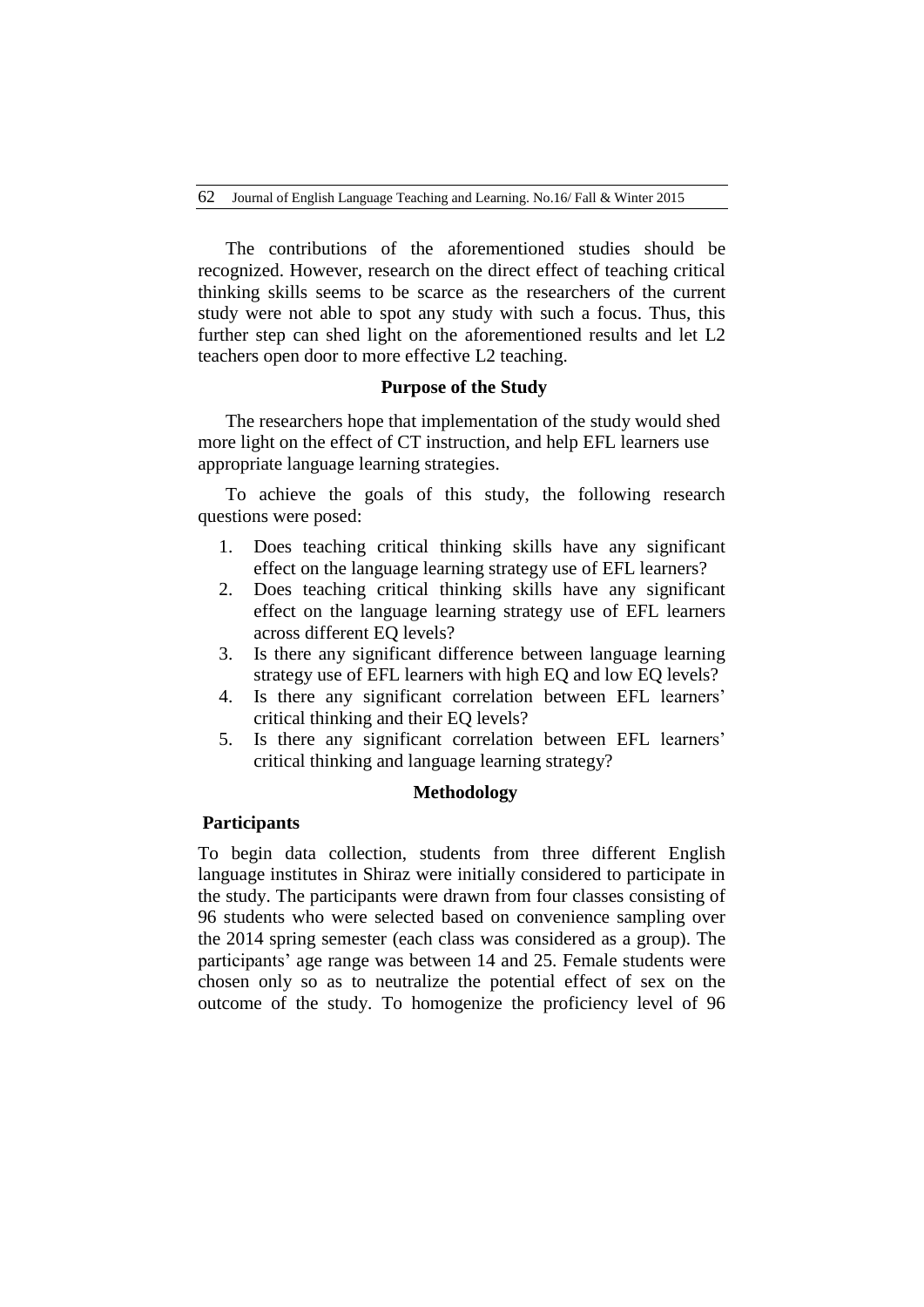participants of the study, they were asked to take part in the Oxford Placement Test (OPT). From among the 96 students who took part in the OPT, the outliers were excluded, and 88 students whose scores were between one standard deviation below and above the mean were selected as the participants of the study. From among the 88 selected participants, 44 students were in the experimental groups (2 classes) and 44 students were in the control groups (2 classes).

#### **Instruments**

**Strategy Inventory for Language Learning (SILL).**The SILL ESL/EFL Version was designed by Oxford (1989) as a self-report instrument for measuring the frequency of language learning strategy use by EFL learners. This questionnaire consists of 50 items in the two constructs of direct (29 items) and indirect (21 Items) learning strategies. Direct strategies are subdivided into memory, cognitive, and compensation strategies, whereas indirect strategies are subdivided into metacognitive, affective, and social strategies. The internal consistency reliability of the SILL as reported by Oxford and Nyikos (1989) has been an acceptable Alpha value of 0.96. Moreover, the result of the factor analysis by Hsiao and Oxford (2002) showed that Oxford's 6–factor strategy taxonomy was consistent with learners' strategy use.

**California Critical Thinking Skills Test; Form B (CCTST).** To evaluate the participants' critical thinking ability, they were given the California Critical Thinking Skills Test- Form B (CCTST-B-34) developed by Facione (1991). This test contains 34 multiple-choice items, and incorporates five critical thinking skills, including evaluation, inference, analysis, deductive reasoning, and inductive reasoning. For this study, the Persian version was used to guarantee complete understanding of CT by the participants. The test enjoys an acceptable level of construct validity and reliability as reported by Khalili and Hosseinzadeh (2003).

**Bar-On Emotional Quotient inventory (EQ-i).** In order to measure students' emotional intelligence, a Likert-scale questionnaire, developed by Bar-On (1996), was employed; the questionnaire consists of 133 questions and fifteen sub-scales. It includes five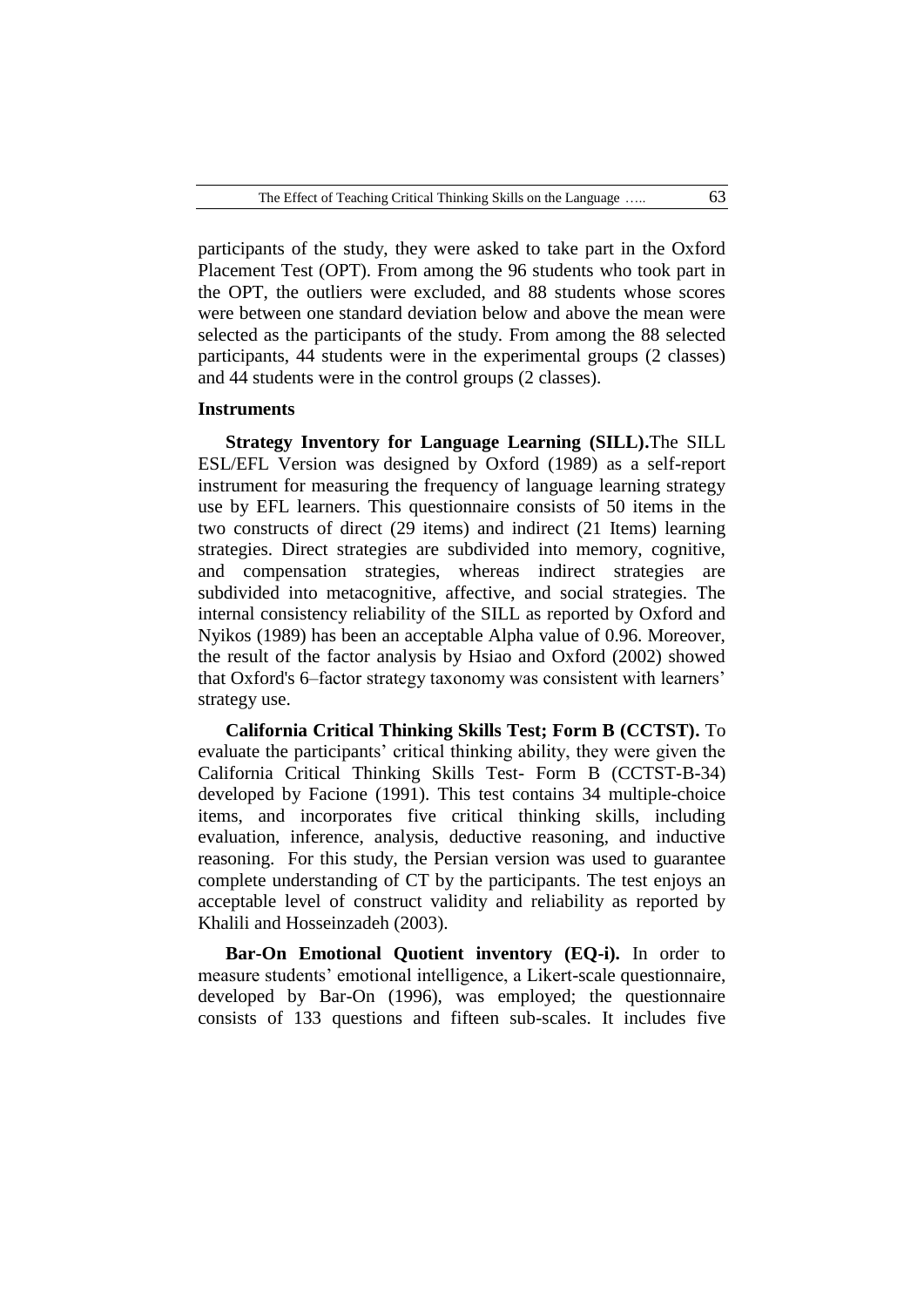components of intrapersonal intelligence, interpersonal intelligence, adaptability, stress management, and general mood.

**Oxford Placement Test (OPT).** Oxford Placement Test (OPT) was developed by Edwards (2007) for high beginning to intermediate levels and evaluates skills in three areas of grammar, vocabulary, and reading. It contains 50 multiple choice questions which assess students' knowledge of grammar and vocabulary from elementary to intermediate levels, and a reading text with 10 graded comprehension questions.

#### **Data collection procedures**

Initially, to ensure that the participants were at the expected proficiency level, the Oxford Placement Test (OPT) was administered to the participants. Then, the Bar-On EQ questionnaire was given to the participants. Based on the results, each group was divided into two sub-groups of participants with high EQ and low EQ levels. The SILL questionnaire was also given to all the participants to determine their language learning strategy use. Further, in order to measure the participants' critical thinking abilities, they were asked to complete the CCTST.

In the next step, the participants in the experimental groups were taught the critical thinking skills through Yang's (2012) model of CTintegrated instruction under the Mixed Approach proposed by Ennis (1987). In the Mixed Approach, the CT skills were taught explicitly and then infused into the English language content. The treatment lasted for 14 sessions and each session lasted for 30 minutes.

 In the first session, the necessary guidelines were given to the students in order to make them familiar with the CT-integrated skills. The techniques through which the CT-integrated skills were taught to the experimental groups were presented in the following order:

First, in order to develop students' inductive reasoning, they were divided into small groups. Pictures with some controversial points included were shown to the students. Then, the students were given enough time to think about the picture while sharing their opinions with their friends. Finally, they were asked to write an appropriate title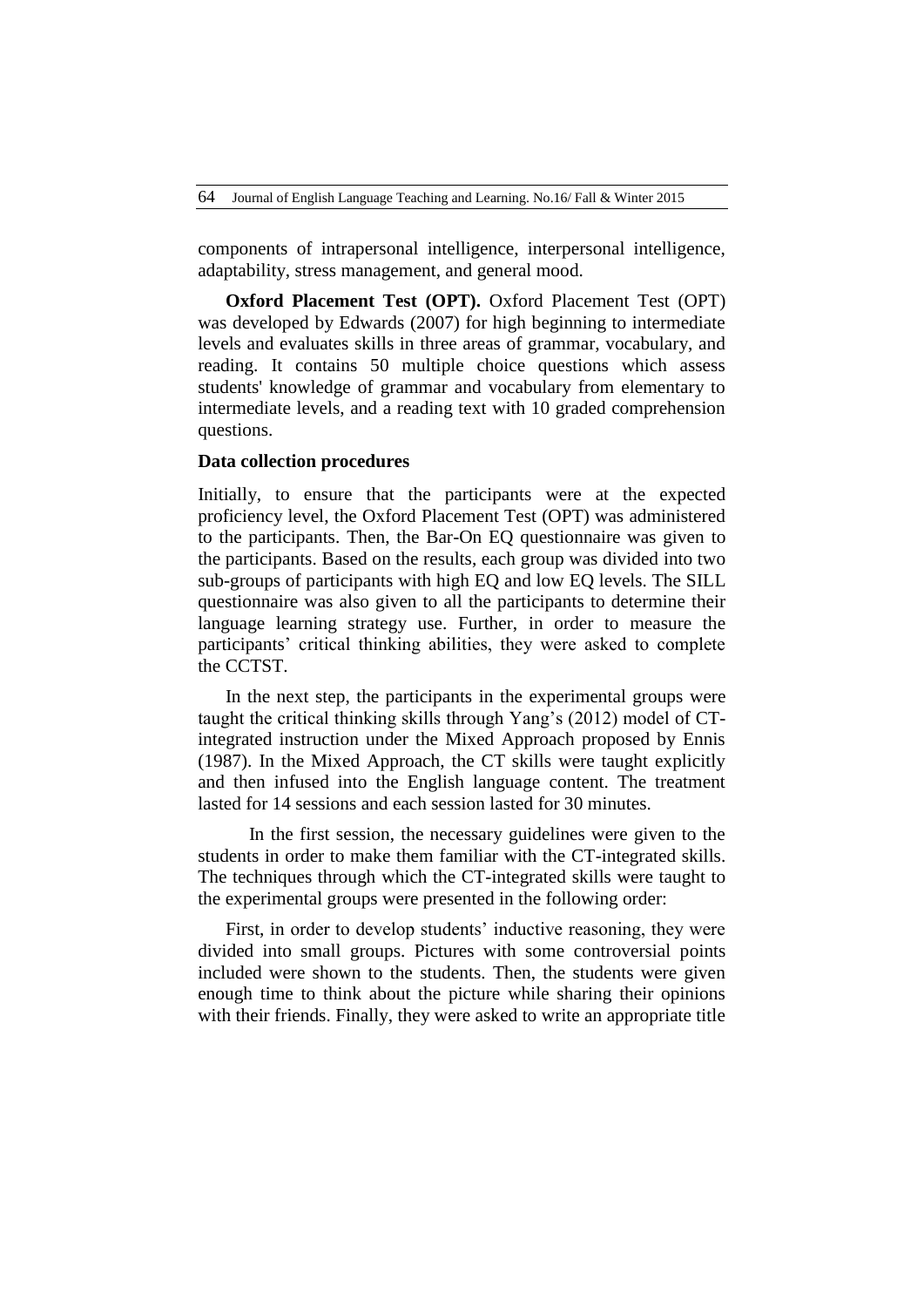or summary for the pictures and defend their ideas by providing judgments and drawing inferences.

In teaching deductive reasoning, a scenario (or story) without a conclusion was presented to the class. In small groups, students were required to reach a conclusion from different premises based on evidence in the scenarios and establish logical relationships among the statements.

In order to enhance the interpretation skills of the students, they were asked to write personal reflections about a controversial report related to the current classroom content taken from newspapers, magazines, and television. Using this technique, students were able to develop their critical writing skills.

Written assignments were utilized in order to increase students' evaluation skills. Students were required to cooperatively write a short argumentative essay on a controversial issue. They were asked to elaborate, compare, and give their own ideas on the topic. In order to enhance students' open-mindedness and confidence in speaking, they were asked to discuss a challenging topic related to their daily life or the content of the lesson. The students were given enough time to think about the topic from different perspectives and express their ideas freely and critically.

To encourage students' truth-seeking and curiosity, the teacher asked the students to read the story of a well-known person, i.e., Nelson Mandela who demonstrated the attitudinal and behavioral characteristics of critical thinking. While reading the story, the students were taught to annotate the text. In other words, they were asked to highlight the main ideas, underline the keywords, write their questions or ideas in the margin, mark important parts of the text, and make notes of anything interesting, important, or questionable. Then, using Socratic Questioning, the students were required to talk about the main points included in the story, such as 'the possible reasons for the character's achievements during his life'.

The course book taught to all groups was *Top Notch Fundamentals*. The participants in the control group were taught based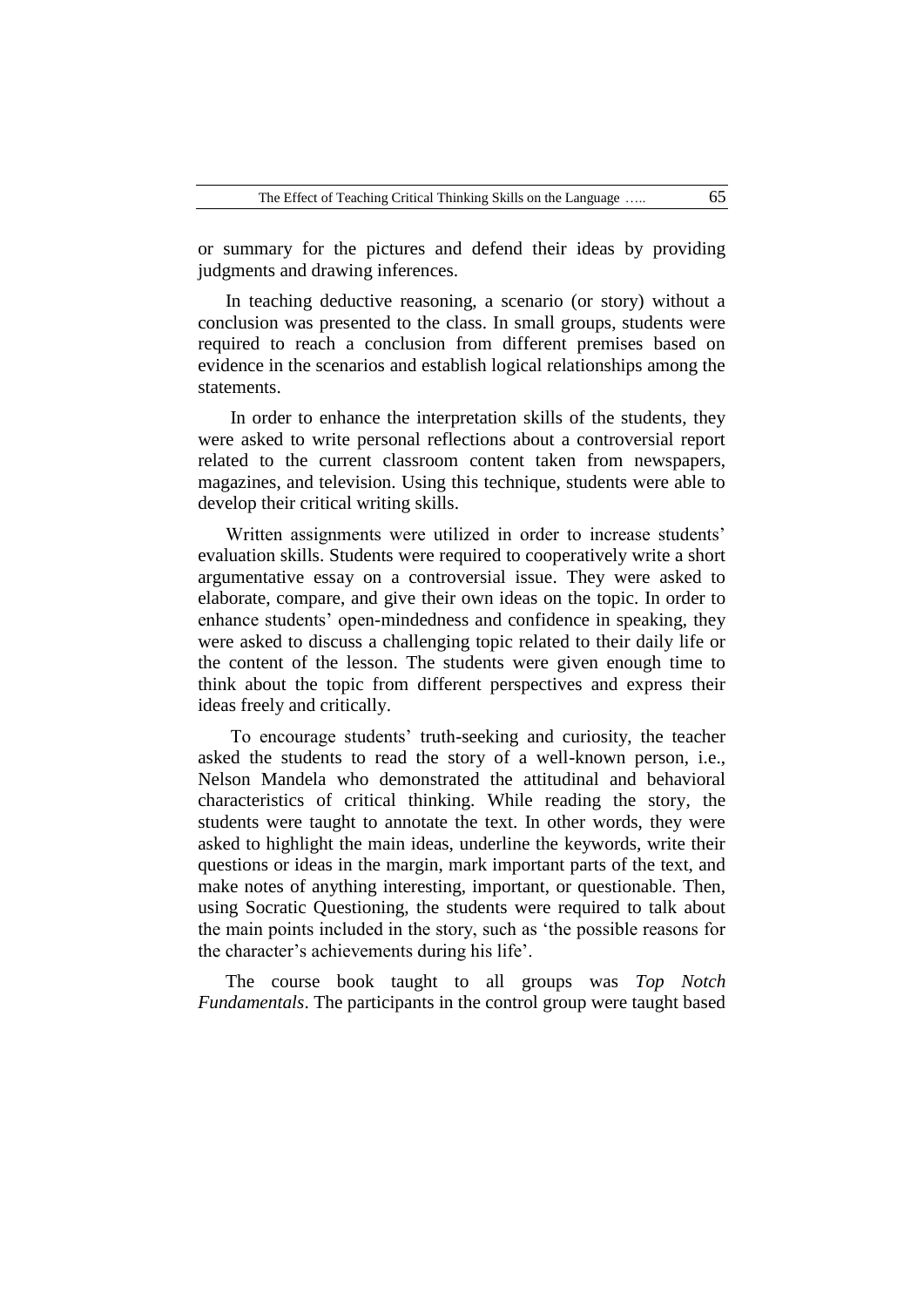on the conventional approaches used in the institutes. They just followed their regular curriculum where they learned by taking notes and memorizing selected vocabularies, and providing standardized answers for exercises with less opportunities for students' discussion of alternative solutions and problem solving activities. For example, in the reading section, the lower order thinking skills such as recall, paraphrase, and classification were emphasized. The students were asked to skim and scan the text, give a short summary, and do the follow-up exercises.

In the final step, the SILL questionnaire was administered to all groups for the second time to determine the possible effects of the treatment on students' language learning strategy use.

## **Results and Discussion**

As mentioned above, to examine whether there is any statistically significant difference among the proficiency levels of the selected groups, One-Way ANOVA was run. The results are shown in Table 1.

| One-Way ANOVA for the Proficiency Test Scores of All Groups |                |    |             |     |      |  |  |  |  |
|-------------------------------------------------------------|----------------|----|-------------|-----|------|--|--|--|--|
|                                                             | Sum of Squares | df | Mean Square |     | Sig. |  |  |  |  |
| <b>Between Groups</b>                                       | 18.08          |    | 6.02        | .53 | .66  |  |  |  |  |
| Within Groups                                               | 950.99         | 84 | 11.32       |     |      |  |  |  |  |
| Total                                                       | 969.08         |    |             |     |      |  |  |  |  |

Table 1 *One-Way ANOVA for the Proficiency Test Scores of All Groups*

As illustrated in Table 1, it was statistically proven that there was no significant difference between the mean scores of the four groups with regard to their English proficiency level at the outset of the study  $(F (3, 84) = 53, p < 05).$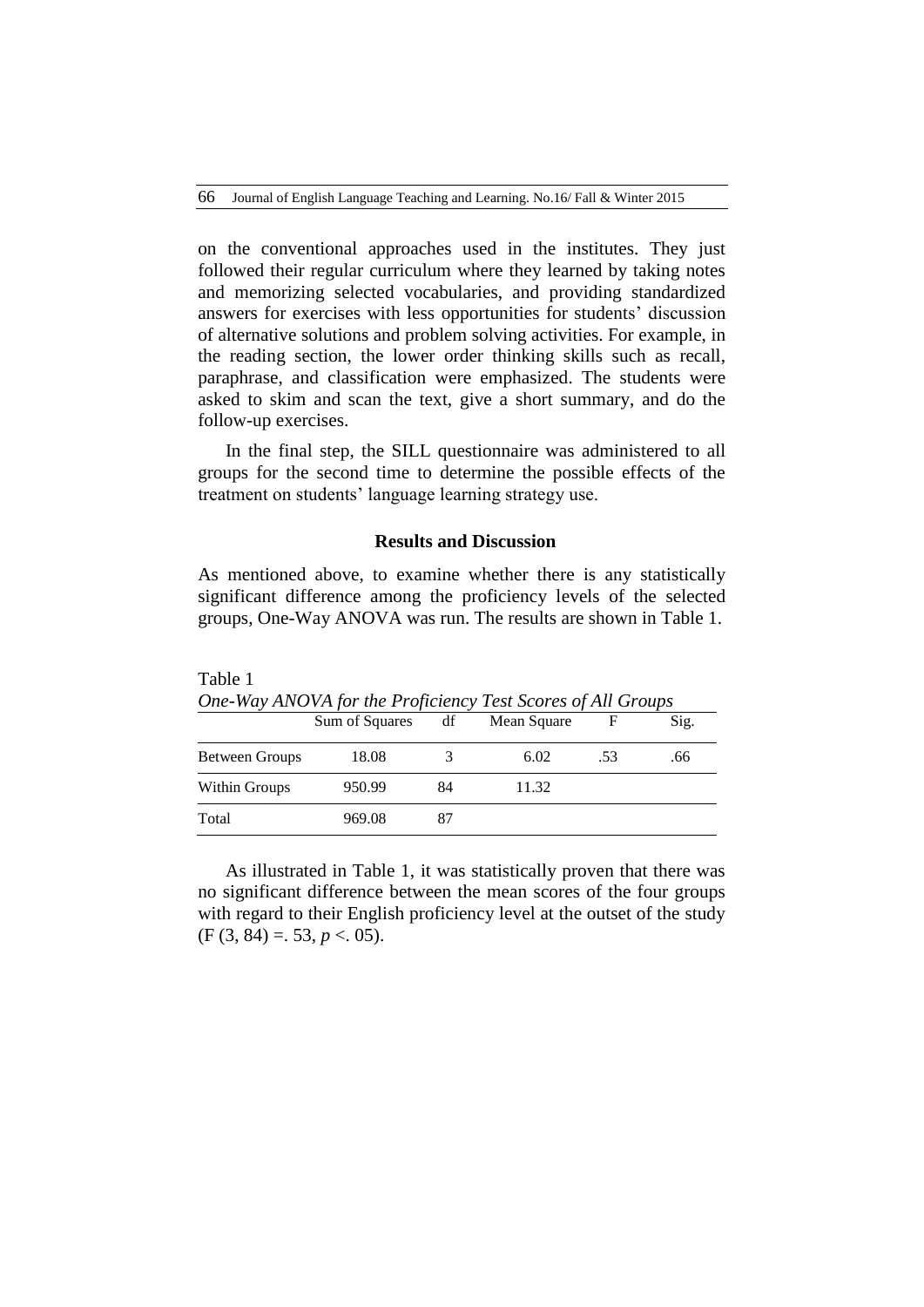# **Research question 1: Testing the effects of CT-based instruction on LLS use**

In order to answer this question, an Independent Samples t-test was run. However, before presenting the results of this test, the descriptive statistics of the experimental and control groups are presented in Table 2.

| Groups            |              | N  |        |       | Mean Std. Deviation Std. Error Mean |  |  |  |
|-------------------|--------------|----|--------|-------|-------------------------------------|--|--|--|
| SILL1             | Experimental | 44 | 177.45 | 24.68 | 3.72                                |  |  |  |
|                   | Control      | 44 | 168.59 | 29.15 | 4.39                                |  |  |  |
| SILL <sub>2</sub> | Experimental | 44 | 183.25 | 26.98 | 4.06                                |  |  |  |
|                   | Control      |    | 164.70 | 28.14 |                                     |  |  |  |

*Descriptive Statistics for Language Learning Strategy Scores*

As displayed in Table 2, regarding the pretest (SILL 1) mean scores, the control group gained a mean score of 168.59 which was lower than the mean score of the experimental group (M=177. 45). On the posttest (SILL 2), similarly, the experimental group (M=183.25) outperformed the control group (M=164. 70).

Table 3 reports the results of the Independent Samples t-test comparing the experimental and control groups' language learning strategy scores before and after the treatment.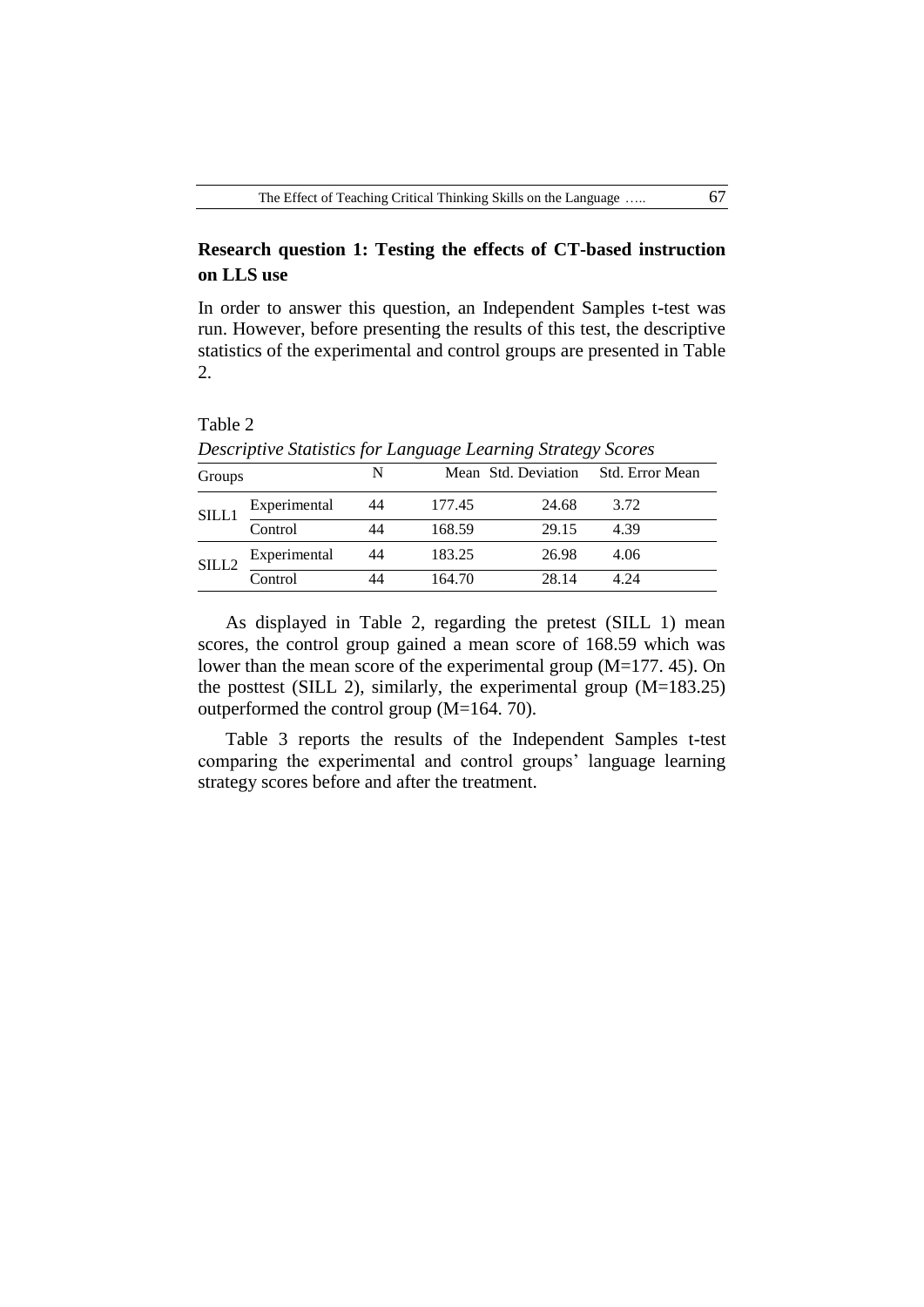| Table 3                                                          |                                |   |             |                   |      |            |                              |                   |  |
|------------------------------------------------------------------|--------------------------------|---|-------------|-------------------|------|------------|------------------------------|-------------------|--|
| Independent Samples T-test for Language Learning Strategy Scores |                                |   |             |                   |      |            |                              |                   |  |
|                                                                  |                                |   |             | Levene's Test for |      |            | t-test for Equality of Means |                   |  |
|                                                                  |                                |   | Equality of |                   |      |            |                              |                   |  |
|                                                                  |                                |   | Variances   |                   |      |            |                              |                   |  |
|                                                                  |                                | F |             | Sig.              | t    | df         | Sig. (2-tailed)              | Mean              |  |
|                                                                  |                                |   |             |                   |      |            |                              | <b>Difference</b> |  |
|                                                                  | Equal variances<br>assumed     |   | .40         | .52               | 1.53 | 86         | .12                          | 8.86              |  |
| SILL1                                                            | Equal variances not<br>assumed |   |             |                   |      | 1.53 83.71 | .12                          | 8.86              |  |
|                                                                  | Equal variances<br>assumed     |   | .03         | .84               | 3.15 | 86         | .00.                         | 18.54             |  |
| SILL2                                                            | Equal                          |   |             |                   |      |            |                              |                   |  |
|                                                                  | variances not                  |   |             |                   | 3.15 | 85.84.00   |                              | 18.54             |  |
|                                                                  | assumed                        |   |             |                   |      |            |                              |                   |  |

As Table 3 indicates, the first column is the Levene's test for the assumption that the variances are equal or homogeneous. In this case, the Levene's test is not significant, so the assumption is not violated and the variances are assumed to be equal. The third column presents the results of the t-test. As indicated in Table 3, no statistically significant difference was found between the experimental and control groups' language learning strategy scores prior to the treatment (t (86)  $= 1.53$ ,  $p < 0.05$ ); However, a significant difference was found between the experimental and control groups' language learning strategy scores after the treatment(t  $(86) = 3.15$ ,  $p < .05$ ). We can conclude that the experimental group (M= 183.25, SD= 26.98) outperformed the control group ( $M = 164.70$ ,  $SD = 28.14$ ) on the SILL 2, and the effect size was medium, *d*= 0.67. Therefore, the first null hypothesis was rejected, indicating that teaching critical thinking skills had a statistically significant effect on the language learning strategy scores of intermediate EFL learners.

The results are in line with Nikoopour, Amini Farsani, and Nasiri's (2011) study where a statistically significant relationship was found between specific direct and indirect language learning strategies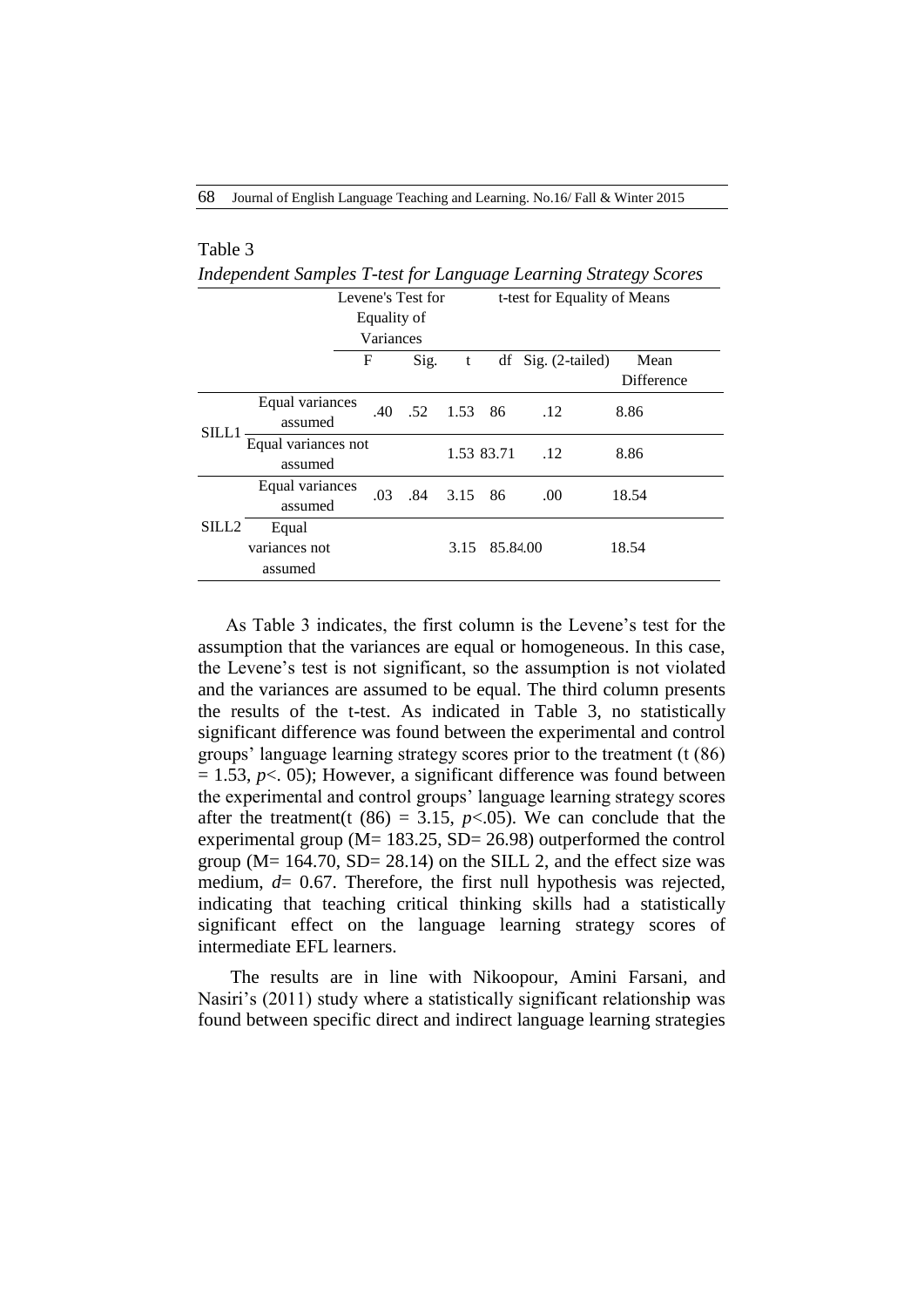such as cognitive, metacognitive, and social strategies with critical thinking. The results are further compatible with the findings of the recent study by Nosratinia, Ghanbari Asiabar, and Sarabchain (2014) who found a significant relationship between the EFL learners' use of language learning strategies and their critical thinking.

Previous research findings confirmed the effectiveness of CT skills and LLSs in learner centered teaching and language learners' success (Atkinson, 1997; Crookal, 1989; Giancarlo & Facione, 2001; Oxford & Nunan, 1997). Thus, language learners should be encouraged to develop critical thinking skills and enhance the application of language learning strategies in order to become responsible for their own learning and make language classroom more meaningful.

# **Research question 2: Testing the effects of CT-based instruction on LLS use across different EQ levels**

To answer the second research question, both the experimental and the control groups were divided into two groups of participants with high and low EQ levels based on their median score.

#### Table 4

*Descriptive Statistics for Language Learning Strategy Use of Students across Different EQ Levels*

|                   |                      | N  | Mean   | Std. Deviation | Std. Error |
|-------------------|----------------------|----|--------|----------------|------------|
|                   |                      |    |        |                |            |
|                   | Experimental High EO | 21 | 177.57 | 27.81          | 6.06       |
|                   | Experimental Low EQ  | 23 | 177.34 | 22.08          | 4.60       |
| SILL1             | Control High EQ      | 23 | 173.39 | 24.45          | 5.09       |
|                   | Control Low EO       | 21 | 163.33 | 33.38          | 7.28       |
|                   | Total                | 88 | 173.02 | 27.22          | 2.90       |
|                   | Experimental High EQ | 21 | 187.71 | 28.24          | 6.16       |
|                   | Experimental Low EO  | 23 | 178.52 | 25.07          | 5.22       |
| SILL <sub>2</sub> | Control High EO      | 23 | 160.73 | 30.34          | 6.32       |
|                   | Control Low EO       | 21 | 169.04 | 25.54          | 5.57       |
|                   | Total                | 88 | 173.80 | 28.78          | 3.06       |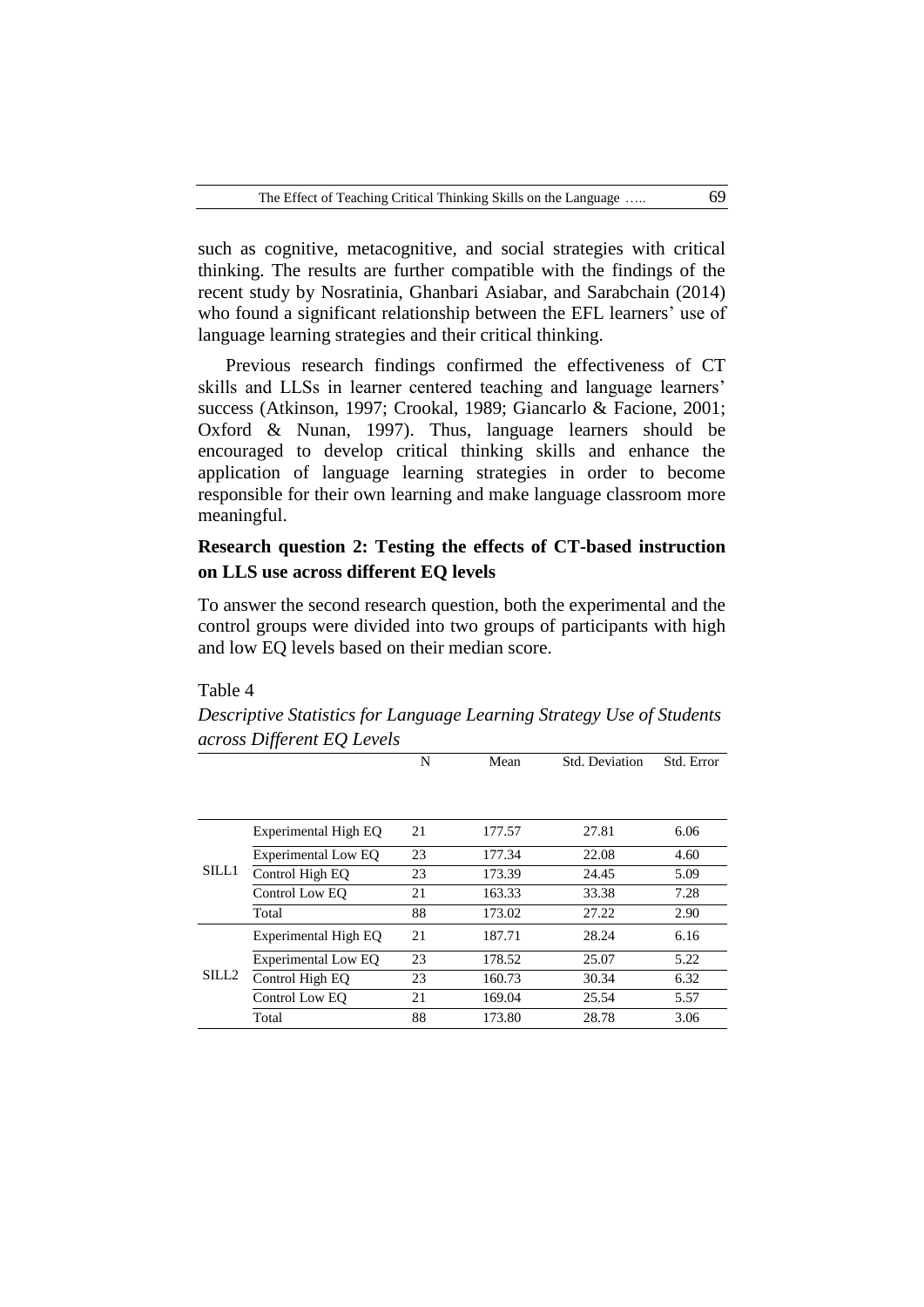Table 4 shows that before the treatment, the experimental group with high EQ level had the highest mean score (M=177.57), and used more language learning strategies, while the control group with low EQ level had the lowest mean score (M=163.33).

Also, the mean scores on the posttest indicated that the experimental group with high EQ level  $(M= 187.71)$  used more language learning strategies than the control group with high EQ level (M=160. 73) that had the lowest mean score. In order to test the assumption of equal variances, the Levene's test was run.

Table 5 *Test of Homogeneity of Variances*

|                   | Levene's Statistic | df1 | df2 | Sig. |
|-------------------|--------------------|-----|-----|------|
| SILL1             | 1.52               |     | 84  | .∠1  |
| SILL <sub>2</sub> | ا ل                |     | 84  | .77  |

As indicated in Table 5, the Levene's test is not significant, so the assumption of equal variances is not violated, and the groups enjoy homogenous variances. In order to compare the mean scores of all four groups, prior to and after the treatment, One-Way ANOVA was run. The results are shown in Table 6.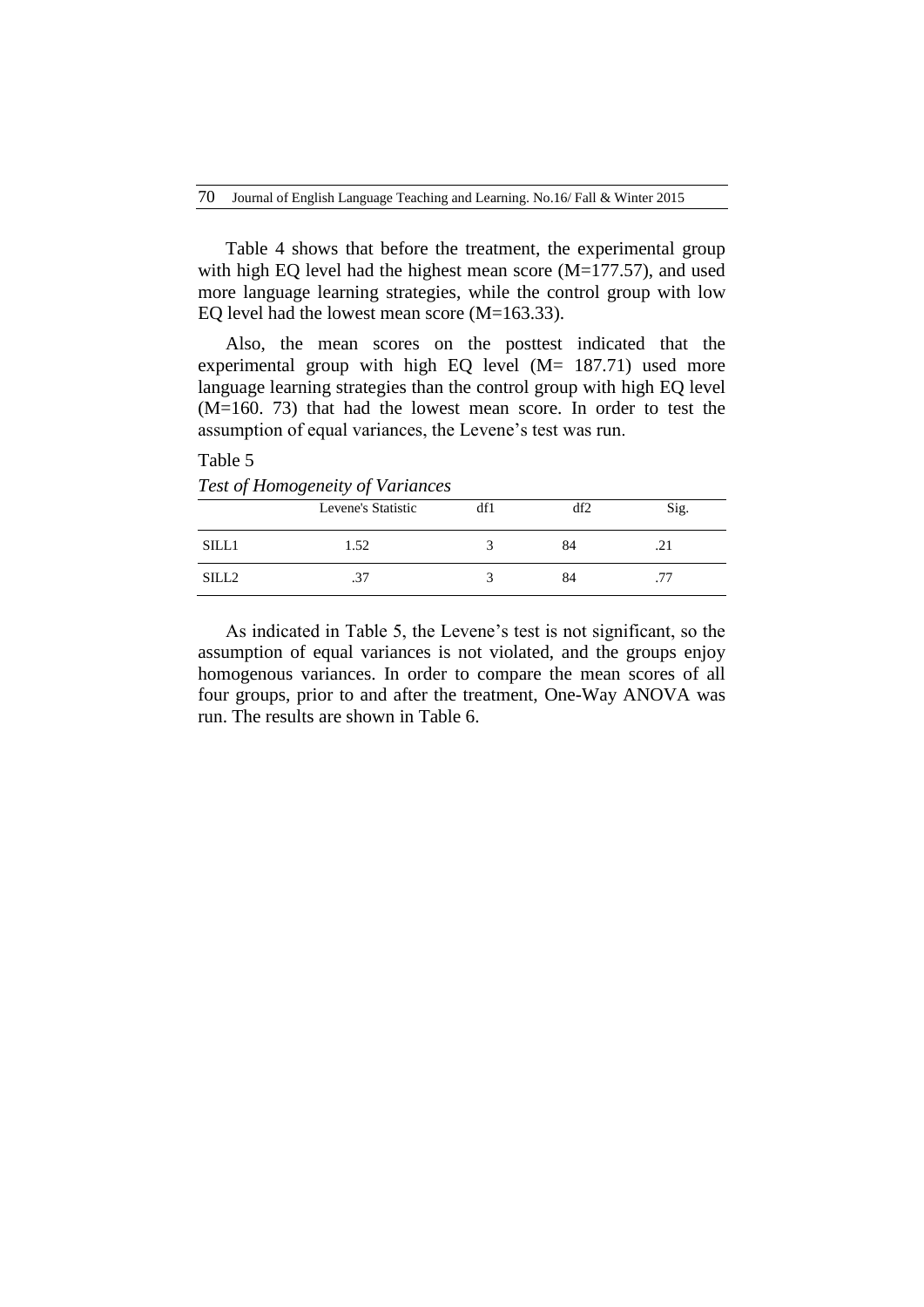## Table 6

*One-Way ANOVA among the Four Groups in their Language Learning Strategy Scores prior to and after the Treatment*

|                   |                       | Sum of   | df | Mean Square | F    | Sig. |
|-------------------|-----------------------|----------|----|-------------|------|------|
|                   |                       | Squares  |    |             |      |      |
|                   | <b>Between Groups</b> | 2839.44  | 3  | 946.48      | 1.29 | .28  |
| SILL1             | Within Groups         | 61644.50 | 84 | 733.86      |      |      |
|                   | Total                 | 64483.95 | 87 |             |      |      |
| SILL <sub>2</sub> | <b>Between Groups</b> | 8976.30  | 3  | 2992.10     | 3.98 | .01  |
|                   | Within Groups         | 63091.41 | 84 | 751.08      |      |      |
|                   | Total                 | 72067.71 | 87 |             |      |      |

As shown in Table 6, the difference among the four groups was not statistically significant prior to the treatment  $(F(3, 84) = 1.29, p<$ . 05).However, after the treatment, the *F*-observed value was found to be 3.98 which was higher than the critical value of 2.72 and *p*-value was lower than the significance level of. 05, indicating that there were statistically significant differences between the mean scores of the four groups on the SILL2 after teaching critical thinking skills (F (3,  $84$ ) = 3.98,  $p$  < 05). Thus, the second null hypothesis was rejected, and teaching critical thinking skills turned out to have a statistically significant effect on the language learning strategy scores of EFL learners across different EQ levels.

In order to determine where exactly the differences lay among the experimental and control groups with high and low EQ levels, a Post hoc comparison of means on SILL 2; i. e. Tukey HSD test was run.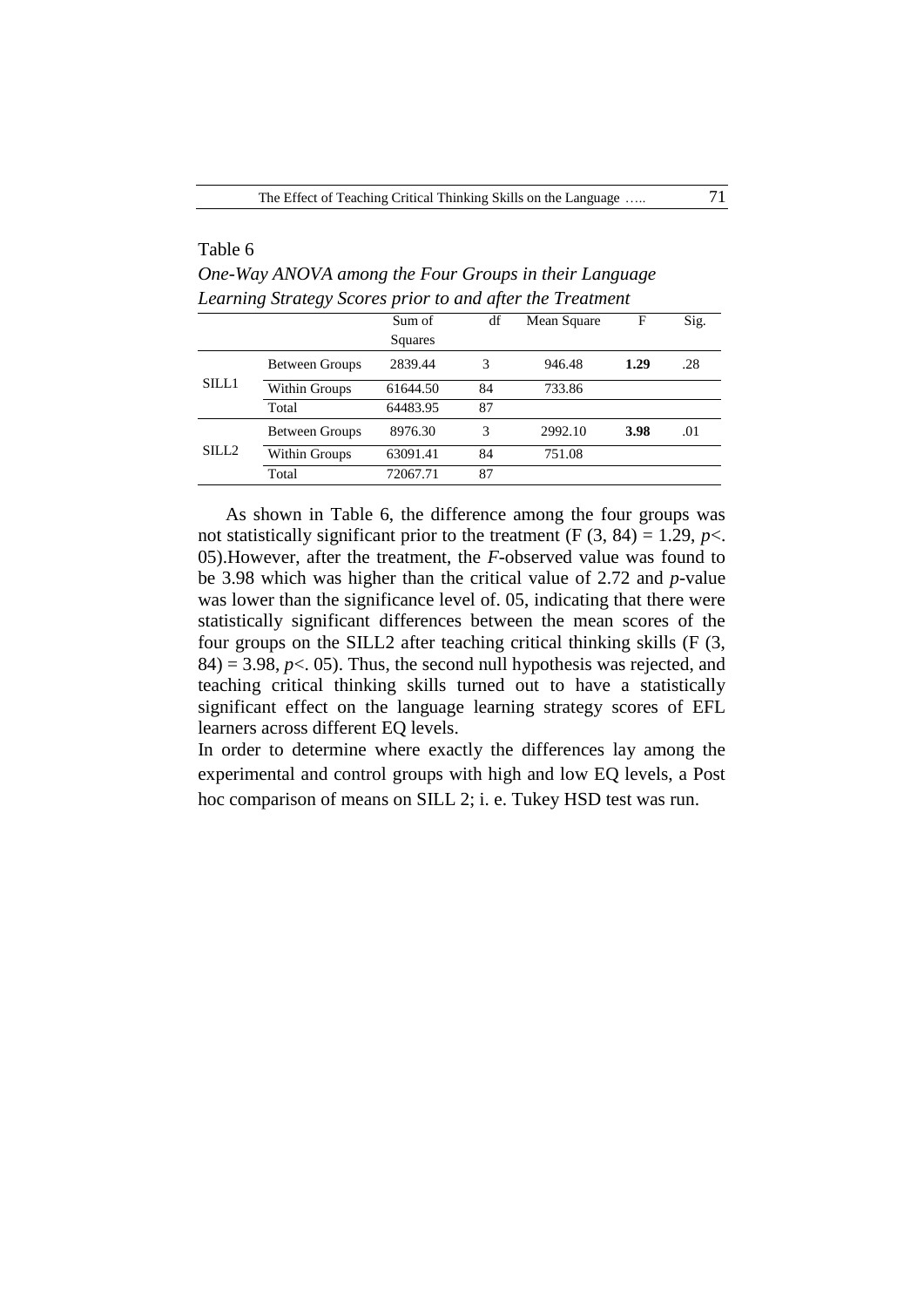# Table 7 *Multiple Comparisons: Tukey HSD* Dependent Variable: SILL2

| (I) Groups               | (J) Groups                 | Mean<br>Difference<br>$(I-J)$ | Std. Error |     | Sig. |
|--------------------------|----------------------------|-------------------------------|------------|-----|------|
| Experimenta<br>l High EQ | <b>Experimental Low EQ</b> | 9.19                          | 8.27       | .68 |      |
|                          | Control High EQ            | $26.97*$                      | 8.27       | .00 |      |
|                          | Control Low EO             | 18.66                         | 8.45       | .13 |      |
| Experimenta              | Experimental High EQ       | $-9.19$                       | 8.27       | .68 |      |
| 1 Low EQ                 | Control High EO            | 17.78                         | 8.08       | .13 |      |
|                          | Control Low EO             | 9.47                          | 8.27       | .66 |      |
| Control                  | Experimental High EQ       | $26.97*$                      | 8.27       | .00 |      |
| High EQ                  | <b>Experimental Low EQ</b> | $-17.78$                      | 8.08       | .13 |      |
|                          | Control Low EQ             | $-8.30$                       | 8.27       | .74 |      |
| Control Low              | Experimental High EQ       | $-18.66$                      | 8.45       | .13 |      |
| EQ                       | <b>Experimental Low EQ</b> | $-9.47$                       | 8.27       | .66 |      |
|                          | Control High EQ            | 8.30                          | 8.27       | .74 |      |

\*. The mean difference is significant at the 0.05 level.

The results of the Tukey HSD as displayed in Table 7, indicated that there was a statistically significant difference between the experimental group with high EQ levels (M= 177.57) and the control group with high EQ levels  $(M= 160.73)$  on the test of language learning strategy (MD= 26.97, *p*=. 00<.05). This indicated that teaching critical thinking skills had a noticeable effect on the language learning strategy scores of the experimental and control groups across different EQ levels, with the largest amount of variety found between the experimental and control groups with high EQ levels.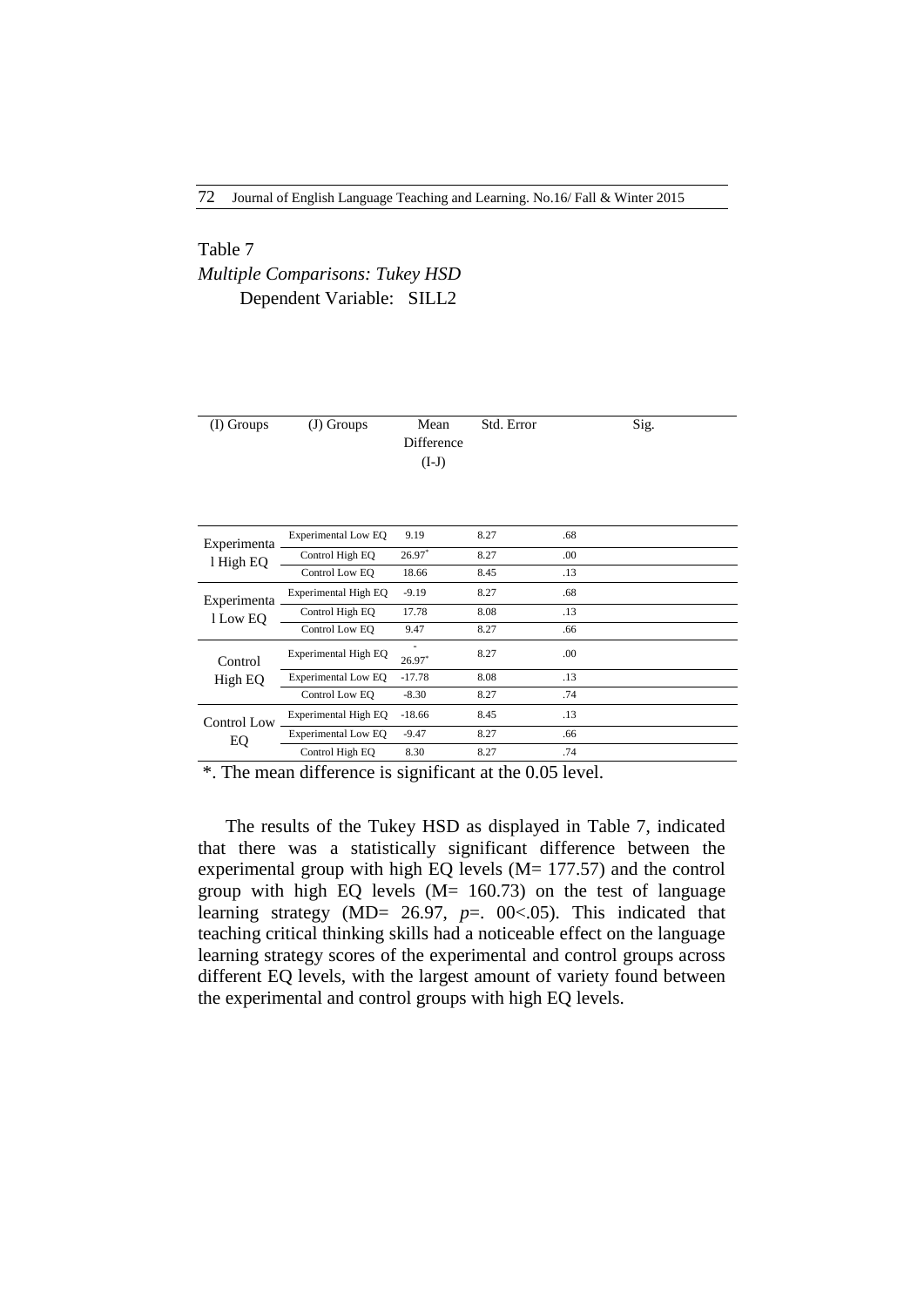This finding provided further evidence for the findings of Nour Mohammadi, Heidari, and Dehghan Niry (2012) who found that critical thinking ability of Iranian EFL learners affects their use of reading strategies slightly and those who thought more critically used more reading strategies. Therefore, language teachers are suggested to use techniques in order to enhance learners' CT skills to help them utilize different language learning strategies.

## **Research question 3: Testing the difference between LLS use of EFL learners with high and low EQ levels**

In order to answer the third research question, all the participants were divided into two groups of students with high and low EQ levels based on their median score, regardless of being either at the experimental or the control group. Then, an Independent Samples t-test was run to reveal the probable significant differences between the participants with high and low EQ levels in their language learning strategy scores.

## Table 8

| statents with High and Low LO Levels |         |    |        |                |                 |  |  |  |
|--------------------------------------|---------|----|--------|----------------|-----------------|--|--|--|
| Groups                               |         | N  | Mean   | Std. Deviation | Std. Error Mean |  |  |  |
| SILL1                                | High EQ | 44 | 175.38 | 25.88          | 3.90            |  |  |  |
|                                      | Low EQ  | 44 | 170.65 | 28.60          | 4.31            |  |  |  |
|                                      | High EQ | 44 | 173.95 | 32.38          | 4.88            |  |  |  |
| SILL <sub>2</sub>                    | Low EO  | 44 | 174.00 | 25.45          | 3.83            |  |  |  |

*Descriptive Statistics for Language Learning Strategy Scores of Students with High and Low EQ Levels*

As shown in Table 8,regarding the pretest mean scores, learners with high EQ gained a mean score of 175.38 which was higher than the mean score of learners with low EQ (M=170. 65). However, on the posttest, learners with low EQ performed better and obtained a mean score of 174, as compared to that of learners with high EQ (M=173.95).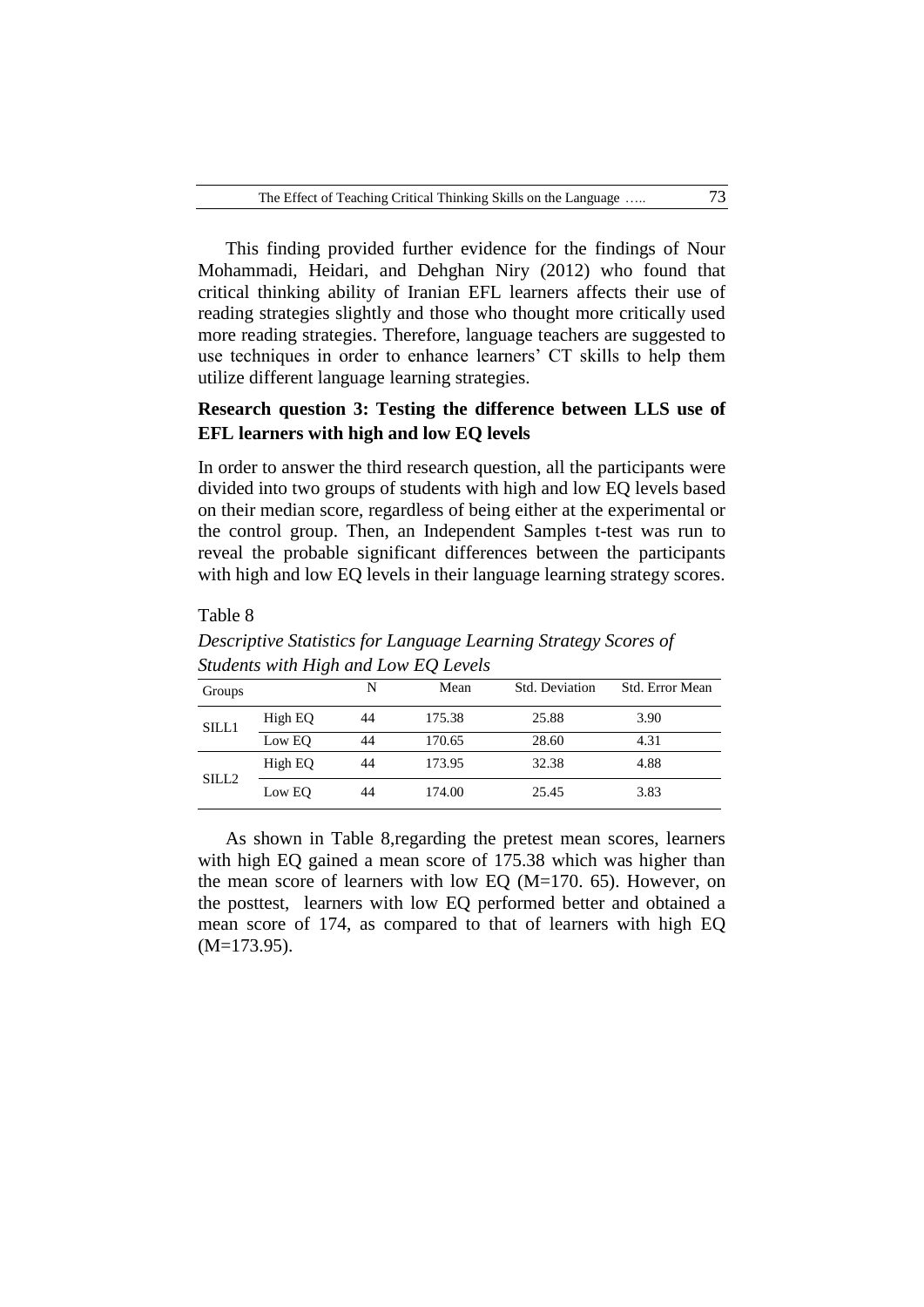## Table 9

*Independent Samples T-test for Investigating the Difference between the High and Low EQ Participants in Terms of their Language Learning Strategy Scores*

|                   | ັັ                             |          |                   |        |                              |     |                   |        |
|-------------------|--------------------------------|----------|-------------------|--------|------------------------------|-----|-------------------|--------|
|                   | Levene's Test for              |          |                   |        | t-test for Equality of Means |     |                   |        |
|                   | Equality of                    |          |                   |        |                              |     |                   |        |
|                   | Variances                      |          |                   |        |                              |     |                   |        |
|                   |                                | F        | Sig               | t      | df                           |     | $Sig. (2-tailed)$ | Mean   |
|                   |                                |          |                   |        |                              |     | Difference        |        |
| SILL1             | Equal variances<br>assumed     |          | $.24$ $.62$ $.81$ |        | 86                           | .41 | 4.72              |        |
|                   | Equal variances not<br>assumed |          |                   | .81    | 85.15                        | .41 | 4.72              |        |
| SILL <sub>2</sub> | Equal variances<br>assumed     | 2.11 .14 |                   | $-.00$ | 86                           | .99 | $-.04$            |        |
|                   | Equal variances<br>not assumed |          |                   | $-.00$ | 81.46                        | .99 |                   | $-.04$ |

As shown in Table 9, the Levene's test is not significant, so the assumption of equal variances is not violated and the variances are assumed to be equal. As the results of the t-test indicated, no significant difference was found between language learning strategy scores of the participants with high and low EQ levels before the treatment (t (86) = .81,  $p$ <.05) and after the treatment (t (86) = -.00,  $p$ < .05). Therefore, the third null hypothesis was not rejected. In other words, there was no significant difference between language learning strategy scores of students with high and low EQ levels.

## **Research question 4: Testing the correlation between EQ and CT**

Since the scores of the EFL learners' critical thinking were not normally distributed, the non-parametric equivalent of the Pearson Product Moment Correlation, i.e., the Spearman Rho was run to test the possible correlations between critical thinking and emotional intelligence.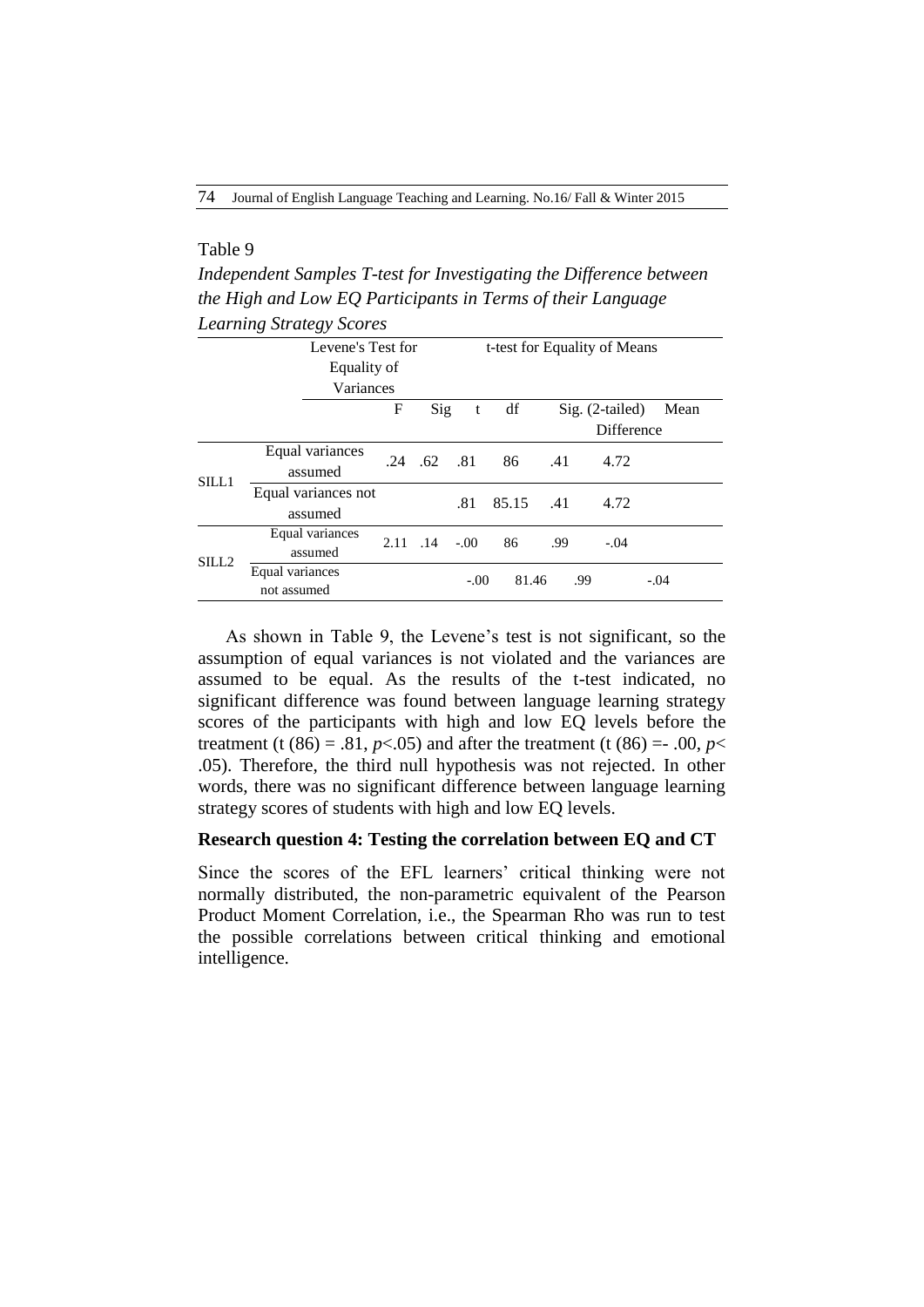## Table 10

*Spearman's Rho Correlation between Emotional Intelligence and Critical Thinking*

|                                 |                                | <b>Emotional Intelligence</b> |
|---------------------------------|--------------------------------|-------------------------------|
|                                 | <b>Correlation Coefficient</b> | $.59***$                      |
| Spearman's rhoCritical Thinking | Sig. (2-tailed)                | .00                           |
|                                 |                                | 88                            |
|                                 |                                |                               |

\*\*. Correlation is significant at the 0.01 level (2-tailed).

As indicated in Table 10, a statistically significant positive correlation was found between emotional intelligence and critical thinking (r  $(86) = .59$ ,  $p < .01$ , N=88). The strength of the relationship (R squared value) was.35. In other words, the two variables had 35% of common variance, which was the medium effect size. Therefore, the null hypothesis was rejected, which implied that there was a significant relationship between emotional intelligence and critical thinking. Moreover, the relationship was found to be positive, indicating that the EFL learners with a high degree of emotional intelligence had also a high degree of critical thinking, and those with low EQ levels had low degrees of critical thinking.

The results of the present research are in line with Stedman and Andenoro's (2007) study in which a significant positive correlation was found between EQ and CT disposition in undergraduate leadership students. Moreover, the results are compatible with Ghanizadeh and Moafian's (2011) study, where a significant positive relationship was found between CT and EQ in undergraduate EFL students. The findings are also consistent with Moon's (2008) grounded model in which emotions can affect the process of critical thinking, and also might rise from this process. However, the results are in contrast to the findings of Haghani, Aminian, Kamali, and Jamshidian (2010) who found no significant relationship between the total scores of Critical Thinking and Emotional Intelligence.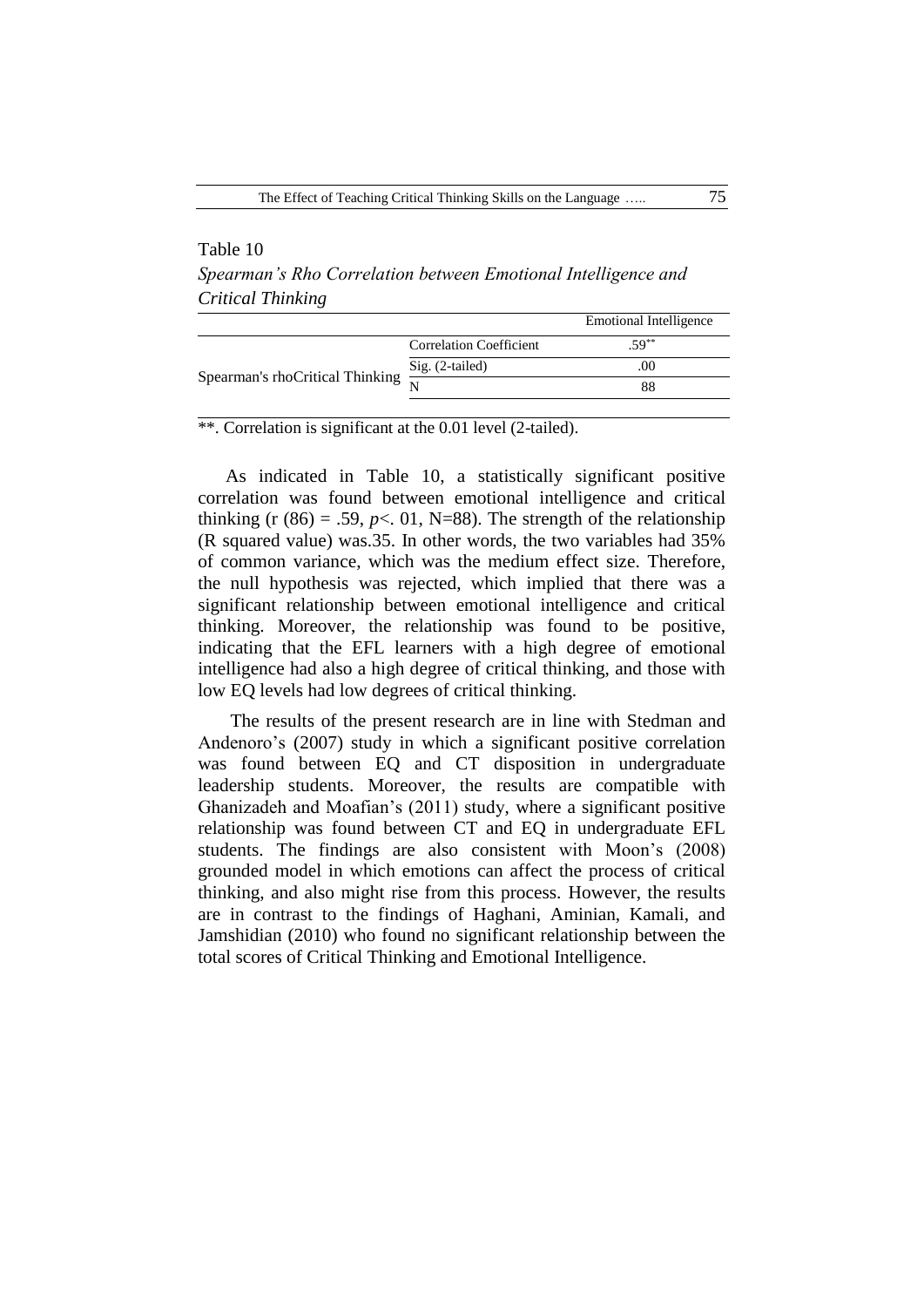76 Journal of English Language Teaching and Learning. No.16/ Fall & Winter 2015

## **Research question 5: Testing the correlation between CT and LL**

The last research question was also tested through the Spearman's rho correlation.

#### Table 11

*Spearman's rho Correlation between Critical Thinking and Language Learning Strategy*

| <b>Correlation Coefficient</b>   | .00 | $21***$ |  |
|----------------------------------|-----|---------|--|
| Critical ThinkingSig. (2-tailed) |     |         |  |
|                                  |     | 88      |  |

As indicated in Table 11, no significant correlation was found between critical thinking and language learning strategy scores before the treatment  $(r (86) = 0.00, p < 0.01, N=88)$ . However, a significant and positive correlation was found between critical thinking and language learning strategy scores after the treatment  $(r (86) = 0.31, p < 0.01)$ , N=88). Therefore, the null hypothesis was rejected. Although the correlation was statistically significant, it may not be practically significant due to the small effect size which was found to be only. 09.

This finding is consistent with the results of the study conducted by Nikoopour, Amiri Farsani, and Nasiri (2011) where direct LLSs such as cognitive, metacognitive, and compensation strategies appeared to have a significant relationship with critical thinking. The results are also compatible with the findings of the study by Nosratinia, Ghanbari Asiabar, and Sarabchian (2014) who found a significant relationship between the Iranian EFL learners' use of language learning strategies and their critical thinking.

 The results of the study further confirmed Mall-Amiri and Ahmadi's (2014) findings, where a significant positive correlation was found between metacognitive strategies and critical thinking. The same finding was also observed in Magno's (2010) study in which, factors of meta-cognition were significantly related to the factors of critical thinking. The results are also in line with Fahim and Komijani's (2010) study who found a significant positive correlation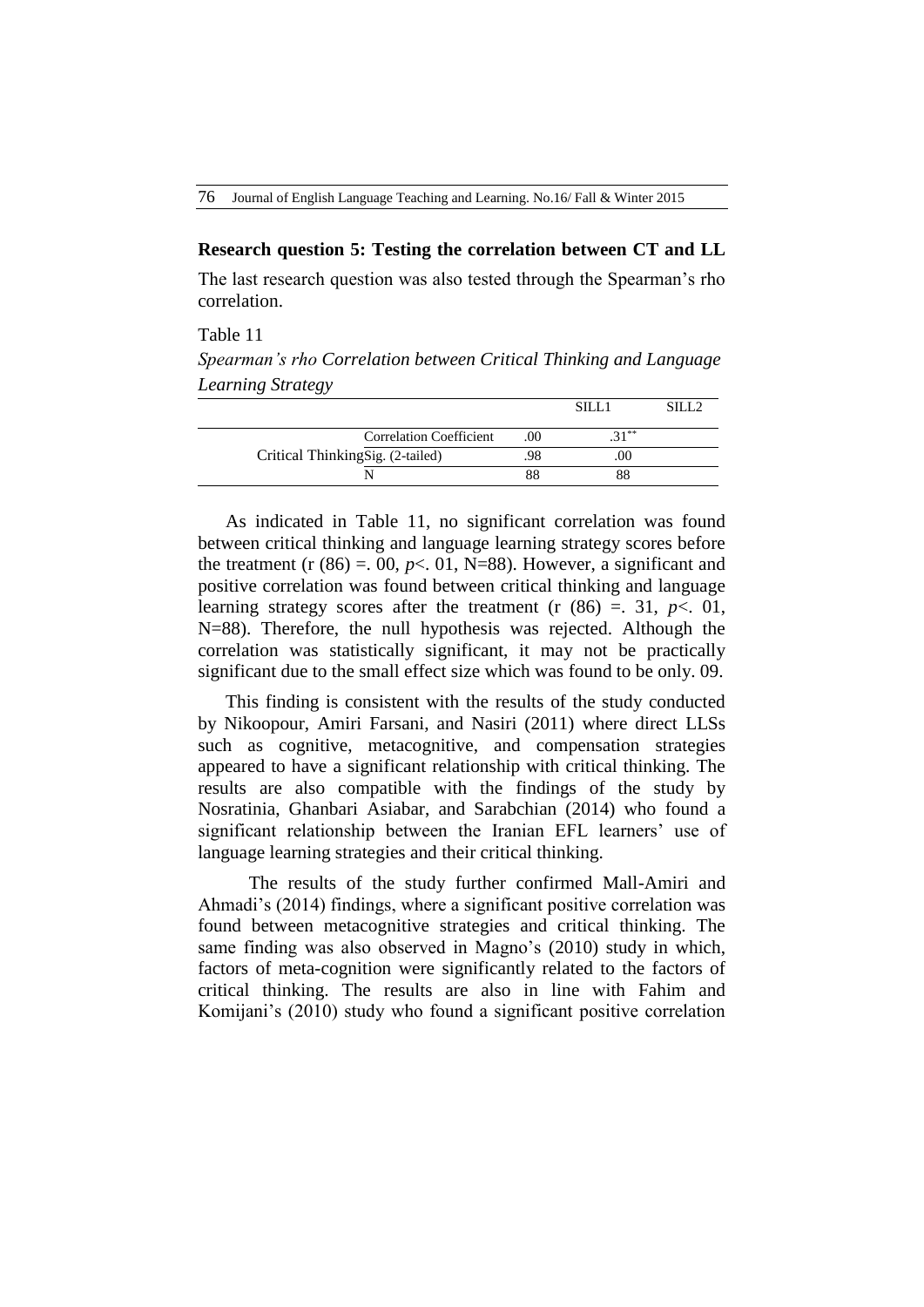between critical thinking and metacognitive, memorization, and cognitive strategies of L2 vocabulary learning. Similar findings were also reported by Choy and Cheah (2009) who confirmed the significant role of critical thinking abilities in enhancing students' metacognitive strategies.

### **Conclusion and Implications**

Higher-order thinking skills have been regarded as an important factor in language classrooms (Chamot, 1995; Tarvin& Al-Arishi, 1991), and previous research findings confirmed the effectiveness of teaching critical thinking skills in foreign language classrooms (Chapple& Curtis, 2000; Davidson, 1994, 1995). Moreover, it has been proven that there is a strong relationship between using appropriate language learning strategies and successful foreign language learning (O'Malley & Chamot, 1990). The present study attempted to explore the possible effects of critical thinking instruction on EFL learners' language learning strategy use on the one hand, and determine the possible correlations between CT, LLS, and EQ, on the other. Outcomes of the statistical analysis revealed that critical thinkingbased instruction helped trigger and reinforce the EFL learners' LLS use, and a significant positive correlation was found between CT and EQ, and CT and LLS.

To sum up, since it was found that teaching CT skills is a factor which affects the frequency of language learning strategies use, and also a significant correlation was found between CT and LLS use, it can be concluded that teaching CT skills should be incorporated into EFL classes to help learners enhance and develop a greater range of language learning strategies, and become responsible for their own learning.

The first implication of this study is for EFL teachers. The results of the present study might give insight to EFL teachers so as to make them aware of the higher order thinking skills required for a successful application of language learning strategies in second or foreign language learning context. They can help develop EFL students' CT skills and LLS use simultaneously. Teachers can also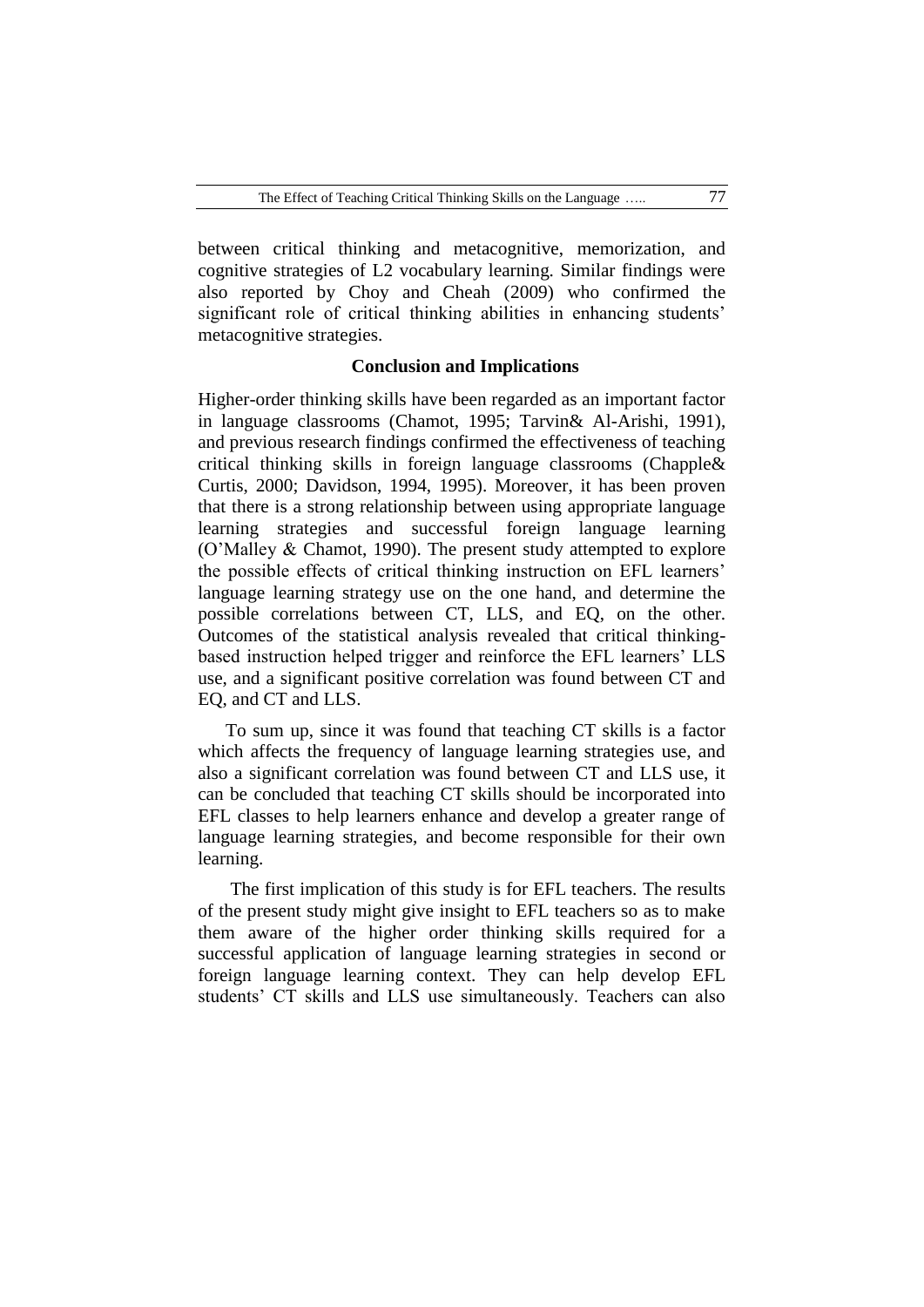assist the language learning process by promoting language learning strategy awareness and use.

The second implication would be directed to the syllabus designers and materials developers who may benefit from the findings of the study and develop a better understanding of the role of CT skills in language instruction and provide materials which incorporate critical thinking skills as one of the effective elements for learners' career and academic success. Providing course-books with the necessary higherorder thinking skills, results in intellectual, flexible, and autonomous students who process information accurately, defend their own ideas, recognize assumptions, and analyze questions precisely. Moreover, critical thinking skills can be incorporated in teacher training courses in order to make them aware of different techniques through which CT skills might be taught and practiced in the language classrooms.

## **Limitations of the study**

Needless to say, the results of this study brought about some limitations that should be clarified to overcome doubts about its reliability and validity. Firstly, the results of this study are limited to a relatively small sample of Iranian EFL learners, and it is not known whether the same results would be obtained when other samples are investigated. Secondly, because of the rules and limitations of the institutes, the random selection of the participants was not possible. Thus, the results could not be generalized to all EFL learners at the intermediate levels.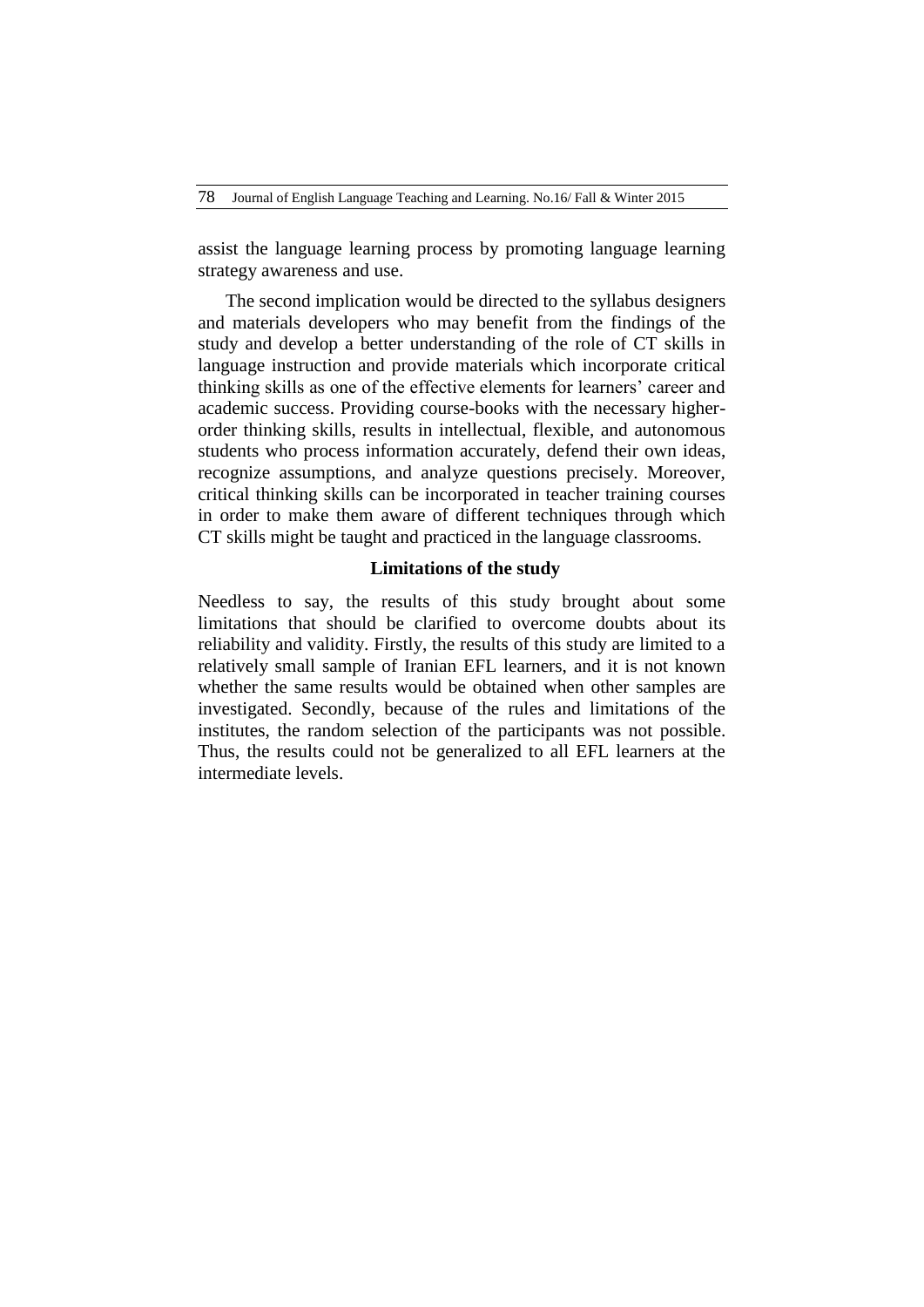#### **References**

- Arends, R. I. (1998). *Learning to teach (4thEd.).* New York: McGraw – Hill.
- Atkinson, D. (1997). A critical approach to critical thinking in TESOL. *TESOL Quarterly*, *31*, 71-94.
- Bar-On, R. (1996). *The emotional quotient inventory: A measure of emotional intelligence*. Toronto, ON: Multi Health Systems.
- Bloom, B. S. (1956). *Taxonomy of educational objectives: Classification of educational goals. Handbook 1: Cognitive domain*. New York: Longman, Green & Co.
- Bonk, C. J., & Smith, G. S. (1998). Alternative instructional strategies for creative and critical thinking in the accounting curriculum. *Journal of Accounting Education, 16*(2), 261–293.
- Chamot, A. (1995). Creating a community of thinkers in the ESL/EFL classroom. *TESOL Matters*, *5*(5), 1-16.
- Chapple, L., & Curtis, A. (2000). Content-based instruction in Hong Kong: Student responses to film. *System*, *28*, 419-433.
- Choy, S. C., & Cheah, P. K. (2009). Teacher perceptions of critical thinking among students and its influence on higher education. *International Journal of Teaching and Learning in Higher Education, 20*(2), 198–206.
- Cotton, K. (1991). *Teaching thinking skills*. Retrieved February 11, 2012, from [http://hppa.spps.org/uploads/teaching\\_thinking\\_skills.pdf](http://hppa.spps.org/uploads/teaching_thinking_skills.pdf)
- Curry, M. J. (1999). *Critical thinking: Origins, applications, and limitations for post-secondary students of English as a second language* (ERIC Document Reproduction Service No. ED436976).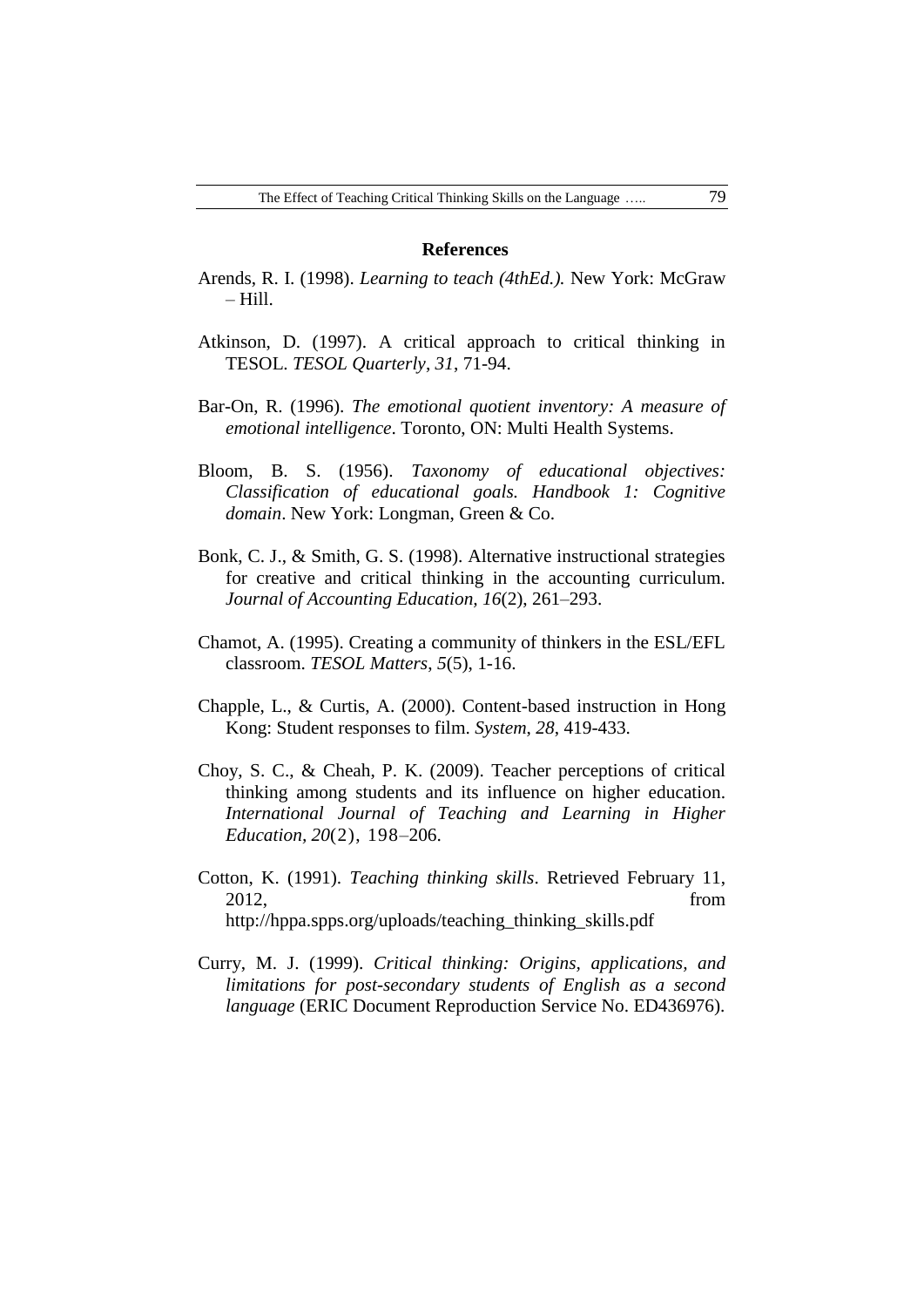- Davidson, B. (1994). Critical thinking: A perspective and prescriptions for language teachers. *The Language Teacher, 18*(4), 20-26.
- Davidson, B. (1995). Critical thinking education faces the challenge of Japan. *Inquiry: Critical Thinking across the Disciplines, 14*, 41– 53.
- Edwards, L. (2007). *Solutions Placement Test: Elementary to intermediate*. Retrieved on 2013 from [http://www.scribd.com/doc/41787311/Solutions-Placement-Test.](http://www.scribd.com/doc/41787311/Solutions-Placement-Test)
- Ennis, R. H. (1987). *Taxonomy of critical thinking dispositions and abilities. Teaching thinking skills: Theory and practice*. New York: Freeman.
- Facione, P. A. (1991). *Using the California Critical Thinking Skills Test in research, evaluation and assessment*. Millbrae: The California Academic Press. (ERIC Reproduction Service No: ED337498).
- Fahim, M., & Komijani, A. (2010). Critical thinking ability, L2 vocabulary knowledge, and L2 vocabulary learning strategies. *Journal of English studies, 1*(1), 23-38.
- Fahim, M., & Shirkhani, S. (2011). Enhancing critical thinking in foreign language learners. Procedia - Social and Behavioral Sciences, *29,* 111 – 115.
- Ghanizadeh, A. (2011). An investigation into the relationship between self-regulation and critical thinking among Iranian EFL teachers. *Journal of Technology of Education*, *5*(3), 213-221.
- Ghanizadeh, A., Moafian, M. (2011). Critical thinking and emotional intelligence: investigating the relationship among EFL learners and the contribution of age and gender. Iranian Journal of *Applied Linguistics, 14*(1), 23-48.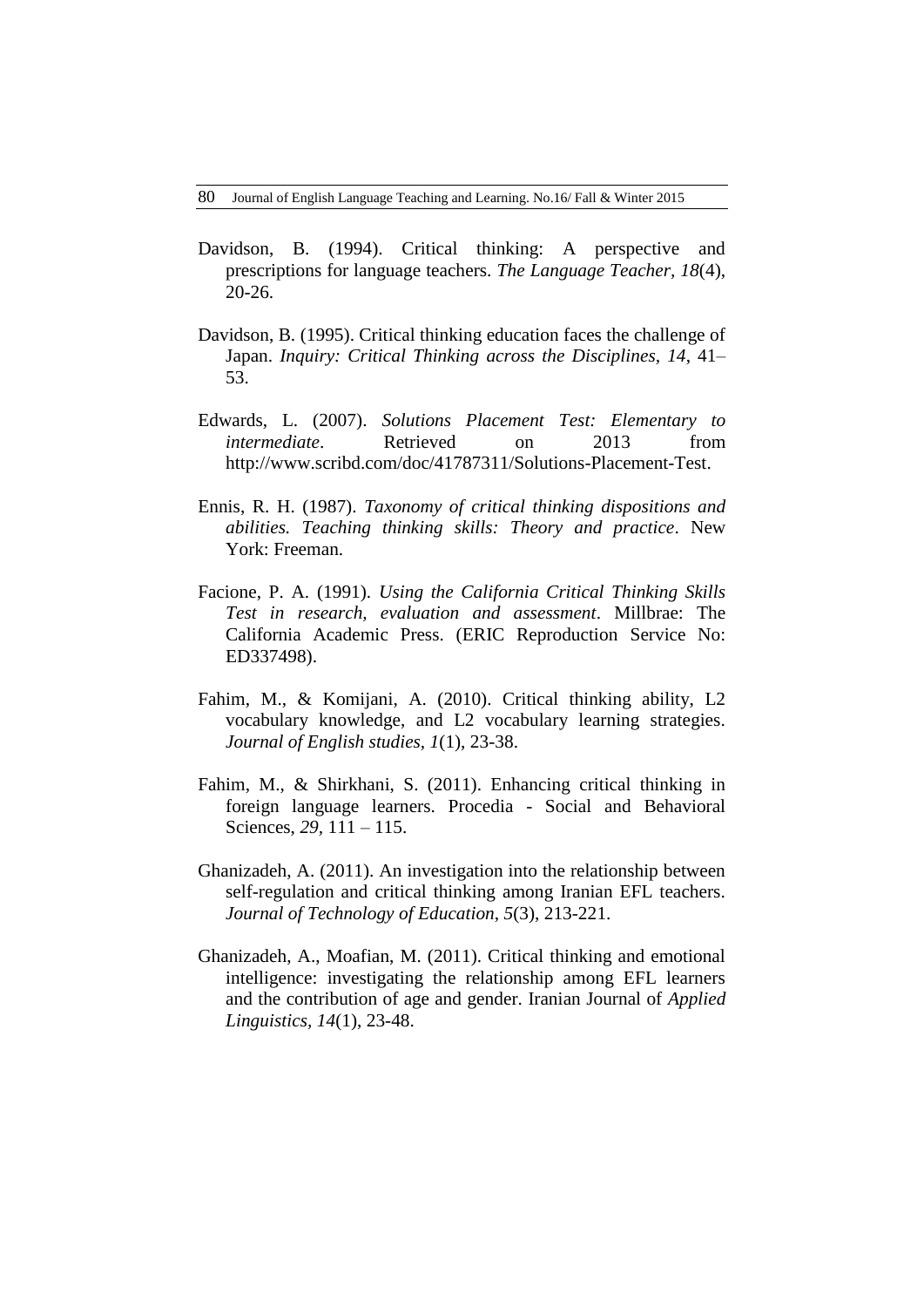- Giancarlo, C. A., & Facione, P. A. (2001). A look across four years at the disposition towards critical thinking among undergraduate students. *The Journal of General Education, 50*(1), 29-55.
- Haghani, F., Aminian, B., Kamali, F., & Jamshidian, S. (2010). Critical thinking skills and their relationship with emotional intelligence in Medical students of Introductory Clinical Medicine (ICM) course in Isfahan university of Medical Sciences. *Iranian journal of Education in Medical Sciences, 10*(5), 906- 917.
- Hasanzadeh, R., & Shahmohamadi, F. (2011). Study of Emotional Intelligence and Learning Strategies. *Procedia - Social and Behavioral Sciences, 29*, 1824 –1829.
- Heyman, G. D. (2008). Children's critical thinking when learning from others. *Current Directions in Psychological Science, 17*(5), 344–347.
- Hsiao, T.Y., & Oxford, R. L. (2002). Comparing theories of language learning strategies: A confirmatory factor analysis. *Modern Language Journal, 86*(3), 368-383.
- Kagnarith, C., Theara, C., & Klein, A. (2007). A Questionnaire Project: Integrating the Four Macro Skills with Critical Thinking. *English Teaching Forum, 45*(1), 2-9.
- Khalili, H. & Hosseinzadeh, M. (2003). Investigation of Reliability, Validity and Normality of Persian Version of the California Critical Thinking Skills Test; Form B (CCTST). *Journal of Medical Education, 3*(1), 29-32.
- Leech, N. L., Barrett, K. C., & Morgan, G. A. (2005). *SPSS for Intermediate Statistics: Use and Interpretation.* London, England: Lawrence Erlbaum Associates.
- Mall-Amiri, B., & Ahmadi, Z. (2014). The relationship between EFL learners' critical thinking, and metacognitive strategies.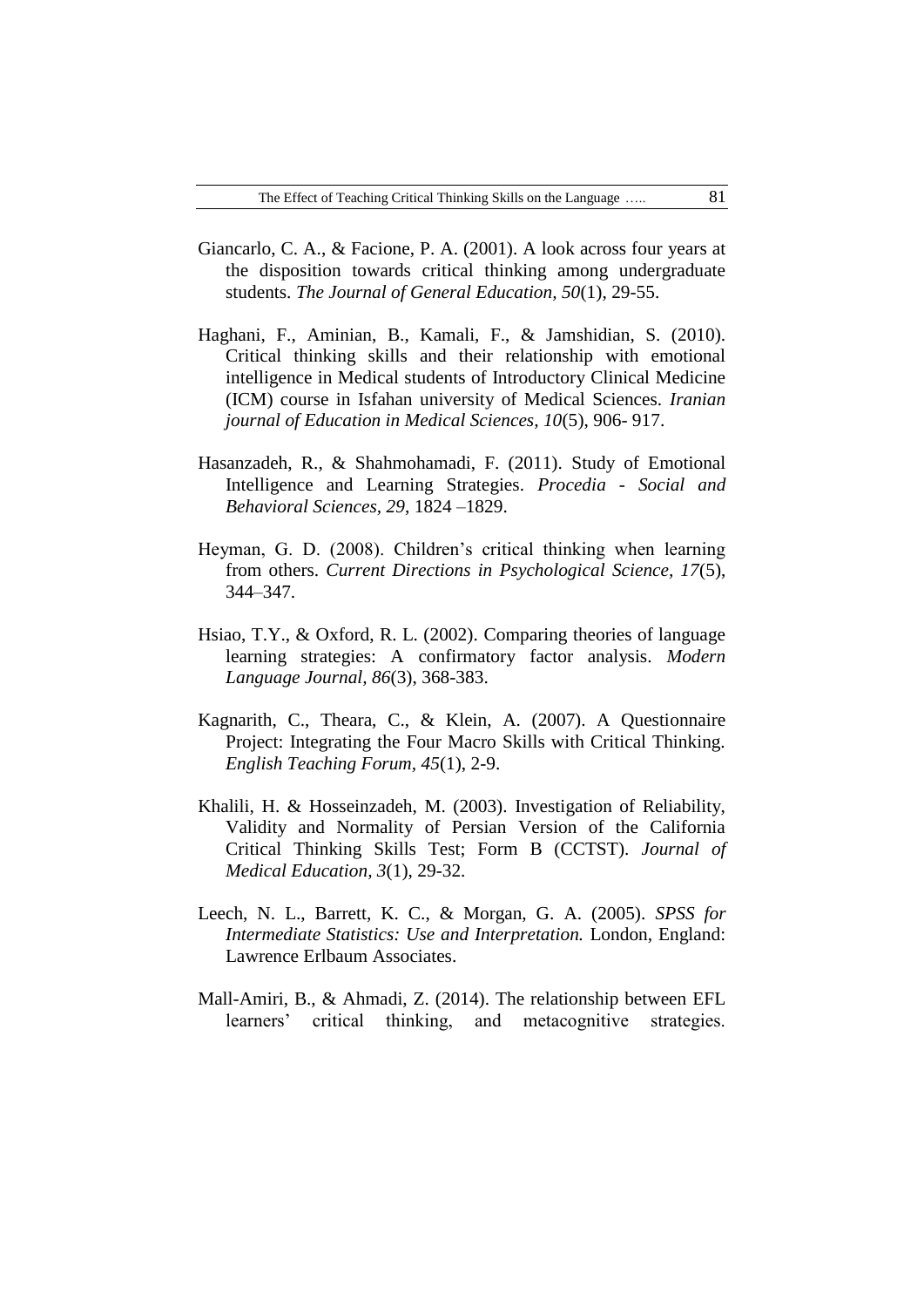*International Journal of Language Learning and Applied Linguistics World, 5*(1), 488-505.

- Magno, C. (2010). The role of metacognitive skills in developing critical thinking. *Metacognition Learning, 5,* 137– 156.
- Nikoopour, J., Amini Farsani, M., & Nasiri, M. (2011). On the relationship between critical thinking and language learning strategies among Iranian EFL learners. *Journal of Technology & Education, 5*(3), 195-200.
- Nosratinia, M., Ghanbari Asiabar, M., Sarabchian, E. (2014). Exploring the relationship between Iranian EFL learners' language learning strategies and critical thinking. *International Journal of Language Learning and Applied Linguistics World, 5*(2), 335-345.
- Nosratinia, M., Niknam, M., & Sarabchian, E. (2013). The role of emotional intelligence and tolerance of ambiguity in predicting EFL learners' language learning strategies. *IOSR Journal of Humanities and Social Science, 17*(1), 22-29.
- NourMohammadi, E., Heidari, F., & Dehghan Niry, N. (2012). The relationship between critical thinking ability and reading strategies used by Iranian EFL learners. *ELT Journal, 5*(10), 192-201.
- Nunan, D. (1997). Does learner strategy training make a difference? *Lenguas Modernas, 24*, 123- 142.
- Olivares-Cuhant, G. (2011). Learner factors in a high poverty urban middle school. *Penn GSE Perspectives on Urban Education*, *9*(1), 1-11.
- Oxford, R. L. (1989). Use of language learning strategies: A synthesis of students with implications for strategy training. *System, 17*(2).
- Oxford, R. L. (1990). *Language learning strategies: What every teacher should know.* New York: Newbury House.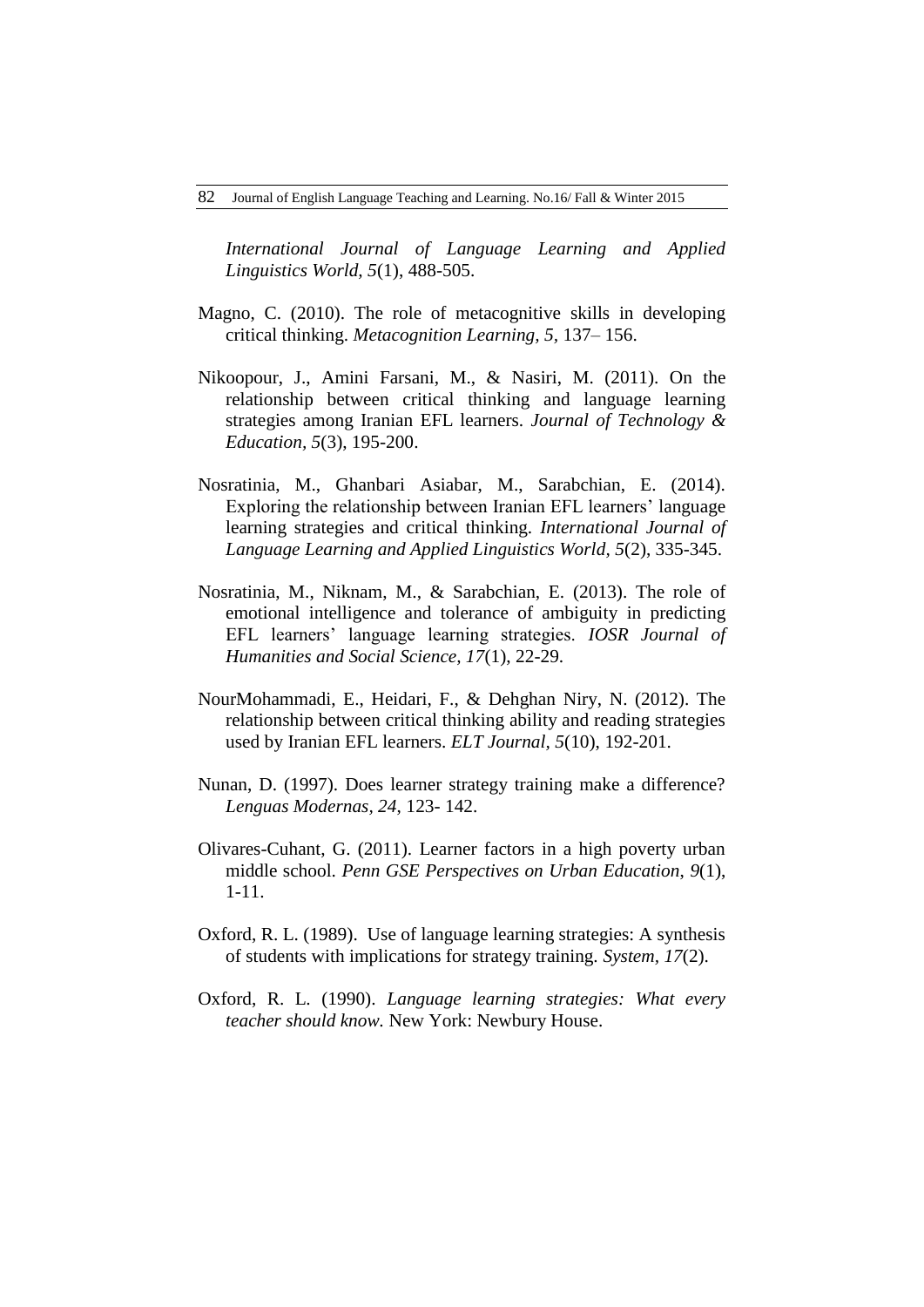- Oxford, R., L., & Crookal, O. (1989). Research on language learning strategies: Methods, findings, and instructional issues. *The Modern Language Journal, 73*, 404-419.
- Oxford, R. L., & Nyikos, M. (1989). Variables affecting choice of language learning strategies by university students. *Modern Language Journal*, *73*, 291-300.
- Paul, R. (1993)*. Critical thinking: What every person needs to survive in a rapidly changing world*. (3rd Ed.). Santa Rosa, CA: Foundation for Critical Thinking.
- Rabi'ee, B. (2010). *The effect of practicing analysis and synthesis on EFL learners' critical thinking and reading comprehension skill.* (Unpublished M.A. Thesis). Sabzevar Tarbiat Moallem University.
- Rahmani, R., Sadeghi, B., & Khanlari, F. (2013). The relationship between EFL learners' emotional intelligence and their affective and compensatory Strategies. *Life Science Journal, 10*(6), 722- 733.
- Rezaei, S., Derakhshan, A., & Bagherkazemi, M. (2011). Critical thinking in language education. *Journal of Language Teaching and Research, 2*(4), 769-777.
- Robinson, I. S. (1987). A program to incorporate high-order thinking skills into teaching and learning for grades K-3. Fort Lauderdale, FL: Nova University. (ED 284 689).
- Rouhani, A. (2008). An investigation into emotional intelligence, foreign language anxiety and empathy through a cognitiveaffective course in an EFL context. *Linguistik Online*, *34*(2).
- Stedman, N. L. P., &. Andenoro, A. C. (2007). Identification of relationships between emotional intelligence skill & critical